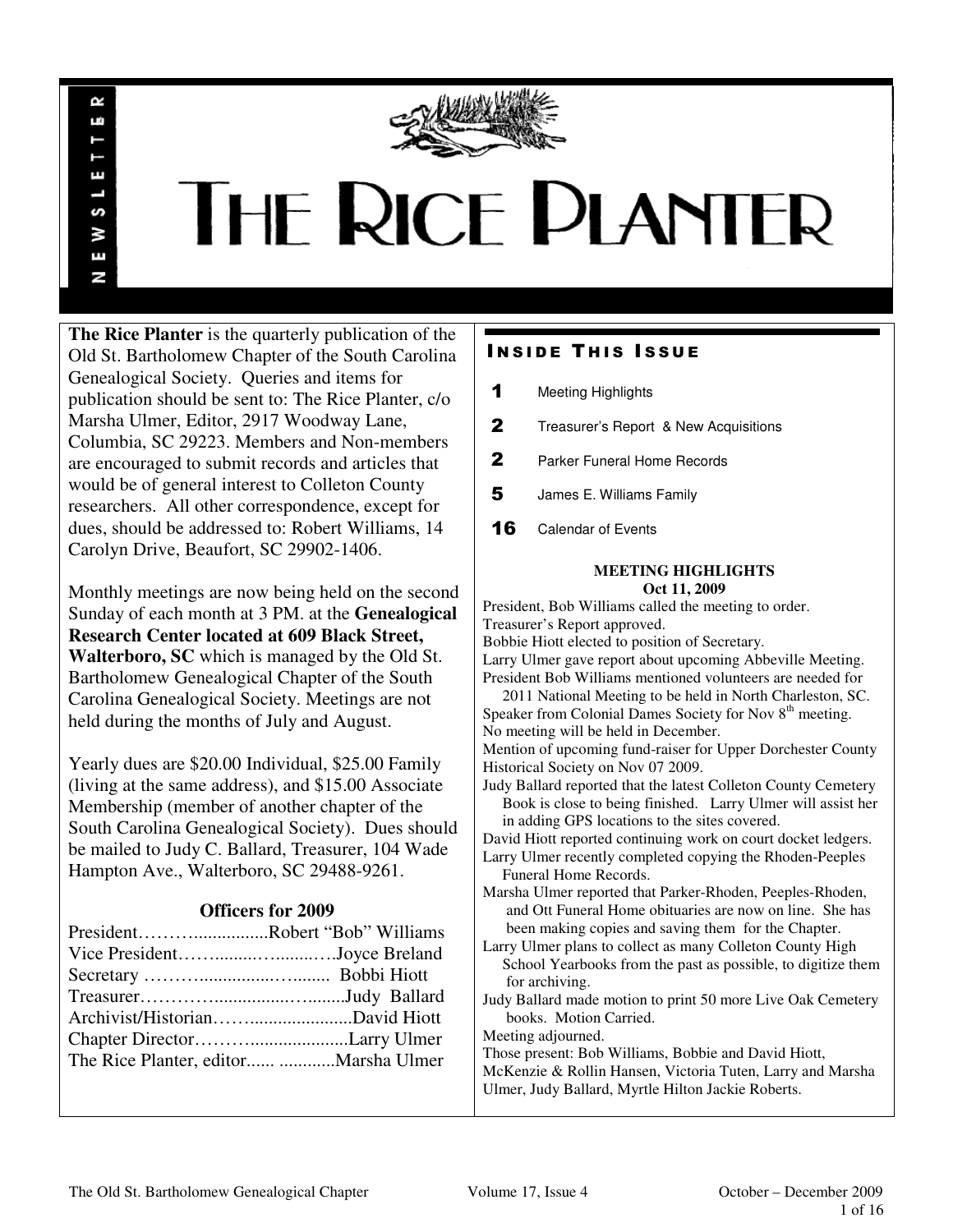| <b>TREASURER'S REPORT HIGHLIGHTS</b>           |                      | <b>MEETING HIGHLIGHTS</b>                                                                                                               |  |  |
|------------------------------------------------|----------------------|-----------------------------------------------------------------------------------------------------------------------------------------|--|--|
| Sep. 1, 2009 - Sep. 30, 2009                   |                      | Nov 8, 2009                                                                                                                             |  |  |
|                                                |                      | Meeting called to order by President, Bob Williams.                                                                                     |  |  |
| <b>Beginning Balance</b>                       | 3,041.07             | Announcements:                                                                                                                          |  |  |
|                                                |                      | 1. Veteran's Day, Nov $11th$ 2009 All flags will fly at half                                                                            |  |  |
| Income:                                        |                      | staff due to the tragedy at Ft. Hood, Texas.                                                                                            |  |  |
| <b>Book Sales</b><br>156.00                    |                      |                                                                                                                                         |  |  |
| 60.00<br>Dues                                  |                      | February Program speaker to be Lillie Singleton.<br>2.<br>3. Research Center will be closed Dec 22 <sup>nd</sup> and 29 <sup>th</sup> . |  |  |
| Donations<br>5.00                              |                      |                                                                                                                                         |  |  |
| <b>Total Income:</b>                           | 231.00               | Treasurer's Report given.                                                                                                               |  |  |
|                                                |                      | Bob Williams presented Old St. Bartholomew Chapter with a<br>copy of Maroon Communities in South Carolina to be placed                  |  |  |
| <b>Expenses:</b>                               |                      | in Research Center.                                                                                                                     |  |  |
| Books (in memory of<br>Bobbie's Mom)           |                      |                                                                                                                                         |  |  |
| 28.00<br>Subscription<br>20.00                 |                      | Motion made and seconded to spend \$45.00 to purchase the<br>Upper Dorchester County Book.                                              |  |  |
|                                                | $-48.00$             | Guest Speaker, Ann Alderman from Colonial Dames was                                                                                     |  |  |
| <b>Total Expenses:</b>                         |                      |                                                                                                                                         |  |  |
|                                                |                      | introduced by Joanne Boone.                                                                                                             |  |  |
| <b>Ending Balance:</b>                         | 3,21407              | Meeting Adjourned.                                                                                                                      |  |  |
|                                                |                      | Attending: Catherine Branham, Libby Steadman, JoAnn Boone,                                                                              |  |  |
| <b>TREASURER'S REPORT HIGHLIGHTS</b>           |                      | Ann Alderman, Bill and Ann Jacques, Joyce Breland, Larry                                                                                |  |  |
| Oct. 1, 2009 – Oct 31, 2009                    |                      | Ulmer, Judy Ballard, Ted Kinard, Bobbie and David Hiott,<br>Rollin and McKenzie Hansen.                                                 |  |  |
|                                                |                      |                                                                                                                                         |  |  |
| <b>Beginning Balance</b>                       | 3,214.07             |                                                                                                                                         |  |  |
| <b>Total Income:</b>                           |                      |                                                                                                                                         |  |  |
|                                                | 0.00                 | <b>FRED PARKER FUNERAL HOME RECORDS</b>                                                                                                 |  |  |
| <b>Expenses:</b><br>Dues<br>57.00              |                      | Corrections                                                                                                                             |  |  |
|                                                |                      | Vol. 17, Issue 3 July -September 2009                                                                                                   |  |  |
| Newsletter<br>97.20                            |                      |                                                                                                                                         |  |  |
| Reprint of Live Oak<br>Cemetery Book<br>212.07 |                      | George Edwin Guilford (his daughter was Mrs. Newton L. Sims<br>(not Sikes).                                                             |  |  |
|                                                | $-366.27$            | Atigres Benjamin Padgett should be Aticus Benjamin Padgett                                                                              |  |  |
| <b>Total Expeneses:</b>                        |                      |                                                                                                                                         |  |  |
| <b>Ending Balance:</b>                         | 2,847.80             |                                                                                                                                         |  |  |
|                                                |                      | <b>FRED PARKER FUNERAL HOME RECORDS</b>                                                                                                 |  |  |
| NEW ACQUISITIONS TO OLD ST. BARTHOLOMEW        |                      |                                                                                                                                         |  |  |
| <b>GENEALOGICAL CHAPTER</b>                    |                      | <b>Stutts, Charlie Henry Thomas</b>                                                                                                     |  |  |
| <b>RESEARCH CENTER</b>                         |                      | b. Oct 19 1894 Charleston County, SC                                                                                                    |  |  |
|                                                |                      | d. Aug 15 1955 Colleton County, SC                                                                                                      |  |  |
| <b>NAME OF ITEM</b>                            | <b>DONOR</b>         |                                                                                                                                         |  |  |
|                                                |                      | bur: Live Oak Cemetery, Walterboro, SC                                                                                                  |  |  |
| The Forgotten Society of the Keowee            |                      | Occ: Retired Gas Pump Mechanic                                                                                                          |  |  |
| River Valley by J. D. Vickery                  | <b>Judy Ballard</b>  | <b>Spouse: Laney Roberts</b>                                                                                                            |  |  |
| Northern Money, Souhtern Land by               |                      | Father: Jim Stutts b. Charleston County, SC                                                                                             |  |  |
| R. B. Cuthbert and S. G. Hoffius               | <b>Bob Williams</b>  | Mother: Nora Johnson b.Charleston County, SC                                                                                            |  |  |
| Rev. War Patriots (Southeastrn, SC) by         |                      | Bro: James V. Stutts of Johns Island, SC                                                                                                |  |  |
| <b>Hampton Co. Museum</b>                      | <b>Joyce Breland</b> | Harry L. Stutts of Johns Island, SC                                                                                                     |  |  |
| <b>Cemetery Master List for Hampton County</b> |                      | Walter L. Stutts of Norfolk, VA                                                                                                         |  |  |
| <b>Hampton Co. Museum</b>                      | <b>Joyce Breland</b> | Charlie Stutts Jr. of Walterboro, SC                                                                                                    |  |  |
| Portals to the Past, Abbeville, SC by          |                      | Sis: Mrs. Northern Headden of Walterboro, SC                                                                                            |  |  |
| <b>Judy Ballard</b><br>J. T. Manning           |                      | Mrs. Daisy Bell Wiggins of Walterboro, SC                                                                                               |  |  |
| <b>Maron Communities in South Carolina by</b>  |                      | Mrs. Franklin Faulkenbury of Walterboro, SC                                                                                             |  |  |
| T. J. Lockley                                  | <b>Bob Williams</b>  |                                                                                                                                         |  |  |
| <b>Francis Faontaine, The Builder by</b>       |                      | 3 Brothers                                                                                                                              |  |  |
| H. H. McAleander, et al                        | <b>Bob Williams</b>  | 2 Sisters                                                                                                                               |  |  |
| Indian' Revenge (Yemassee War) by              |                      |                                                                                                                                         |  |  |
| <b>William McIntosh III</b>                    | <b>Bob Williams</b>  |                                                                                                                                         |  |  |
| <b>Upper Dorchester County, A View of</b>      |                      |                                                                                                                                         |  |  |
| Past by Upper Dorch. Co. Hist. Soc.            | (Purchased)          |                                                                                                                                         |  |  |
|                                                |                      |                                                                                                                                         |  |  |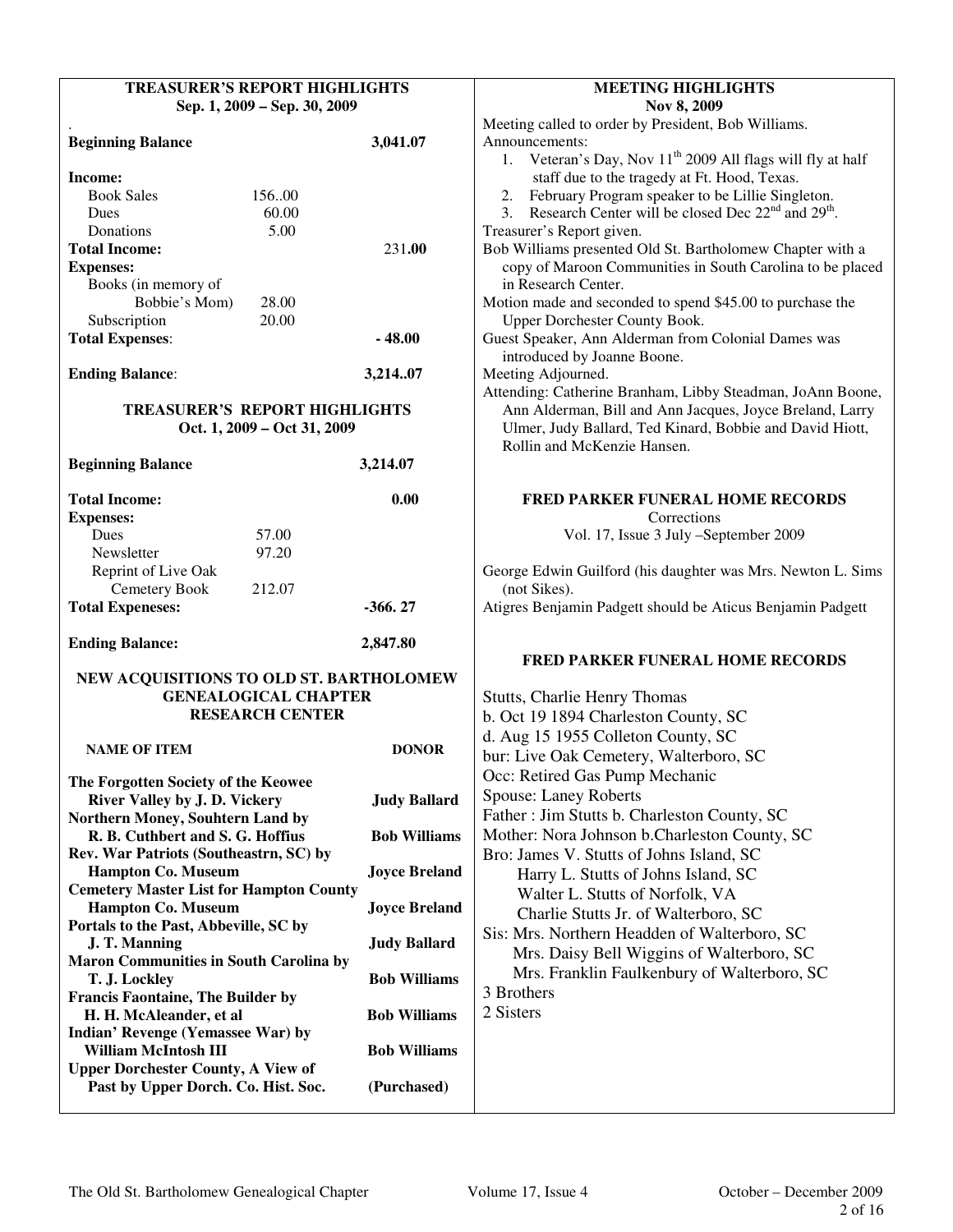## **PARKER FUNERAL HOME RECORDS**

continued

b. May 09 1861 Colleton County, SC b. Feb 07 1871 Colleton County, SC d. Dec 30 1955 Colleton County, SC d. Sep 08 1955 Colleton County, SC bur: Pine Grove Baptist Church bur: William Cemetery, Williams, SC Occ: Retired Farmer Cocc: Retired Farmer Cocc: Retired Lumberman Spouse: Late 1<sup>st</sup> Elizabeth Trowell Spouse: Leonora Smyly<br>Spouse: Late 2ndMary Crosby Father: James Madison V Mother: Mary Ann Walker b. Colleton County, SC Son: Johnny H. Varn of Beaufort, SC J. Otto Warren of Williams, SC From 1<sup>st</sup> marriage Leo M. Warren of Williams, SC Dau: Mrs. J. B. Kinard of Sheldon , SC Malcolm S. Warren of Williams, SC Mrs. G. W. Bishop of Ruffin, SC Russell D. Warren of Williams, SC Mrs. B. R. Ulmer of Walterboro, SC Dau: Mrs. W. E. Stone of Williams, SC Mrs. James. L. Crosby of Walterboro, SC Sis: Mrs. T. S. Johnson of Ocala, FL<br>
From 2<sup>nd</sup> Marriage 15 Grandchildren 13 Great Grandch Mrs. C. J. Ward of El Paso, Tx 18 Grandchildren 16 Great Grandchildren **Warren, Daughter of Barney** 6 Great Great Grandchildren b. Jul 25 1955 Colleton County Hospital

b.Oct 24 1893 Osborn, SC Father: Barney Warren b. Colleton County, SC bur: Metting House Cemetery Occ: Machinist at Charleston Navy Yard Laurie L. Bennett of Smoaks, SC Father: William Stephen Weeks Step Maternal Grandmother: Mother: Janie Edmondson<br>Step Maternal Grandmother: Mother: Janie Edmondson Mother: Janie Edmondson Bro: Henry R. Weeks of Coronado, CA Paternal Step Grandmother Sis: Mrs. Margaret Robinson of Charleston, SC Bro: James B. Warren Mrs. Mrs. Harold Howard of Tampa, FL Mrs. Mrs. R. A. Perry of Yonges Island, SC **Welch, Myrtle Pervis** Mrs. J. E. Muckenfuss of Yonges Island, SC b.May 04 1914 Bryan County, GA Mrs. John Hawes of New YorkCity d. Nov 11 1955 Jacksonville, FL Mrs. W. C. Platt of Yonges Island, SC bur: Evergreen Cemetery

b. Jun 10 1903 Black Stone, VA Bro: Oscar Pervis of Savannah, GA d. Jan 28 1955 Colleton County Hospital Carlton Pervis of Savannah, GA bur: Black Stone Cemetery, Black Stone, VA Haskell Pervis of Savannah, GA Spouse: C. Howard Wilson **Howard Pervis of Savannah, GA** Father: Emanuel Spain b.Black Stone, VA Sis: Mrs. F. C. Black of Savannah, GA Mother: Miss Matthews b. Black Stone, VA Mrs. J. K. Smith of Savannah, GA Dau: Mrs. Charles Schnell of Hampton, VA Mrs. Sarah ? of Washington DC Sis: Mrs. Chareles Starks of Richmond, VA Mrs. John E. Kirkland of Richmond, VA Mrs. Rebecca Gunn of Richmond, VA Mrs. Alford Anderson of Richmond, VA Mrs. F. C. Walker of Richmond, VA 2 Grandchildren

**Varn, Aaron Albert** . **Warren, Birdette Monroe** Spouse: Late 2ndMary Crosby<br>
Father: Daniel Varn b. Colleton County, SC<br>
Mother: Rebecca Rizer b. Colleton County, SC<br>
Mother: Rebecca Rizer b. Colleton County, SC Mother: Rebecca Rizer b. Colleton County, SC<br>Son: Clyde B. Warren of Williams, SC 15 Grandchildren 13 Great Grandchildren

 d Jul 25 1955 Colleton County Hospital **Weeks, Wilkie James** bur: Live Oak Cemetery, Walterboro, SC d. Nov 28 1955 V. A. Hospital, Columbia, SC Mother: Mary M. Bennett b. Colleton County, SC bur: Metting House Cemetery Maternal Grandparents: Harvey Weeks of Fayetteville, NC<br>
Joseph Quillie Weeks of Osborn, SC<br>
Mrs. Annie Warren of Walterboro, SC<br>
Mrs. Randolph Padgett of Walterboro, Mrs. Randolph Padgett of Walterboro, SC

Veteran of World War I Spouse: Raymond Bouregard Welch Father: Clisby Pervis b. Bryan County, GA **Wilson, Arlene Cristine Spain** Mother: Lilly Pervis Parks b. Bryan County, GA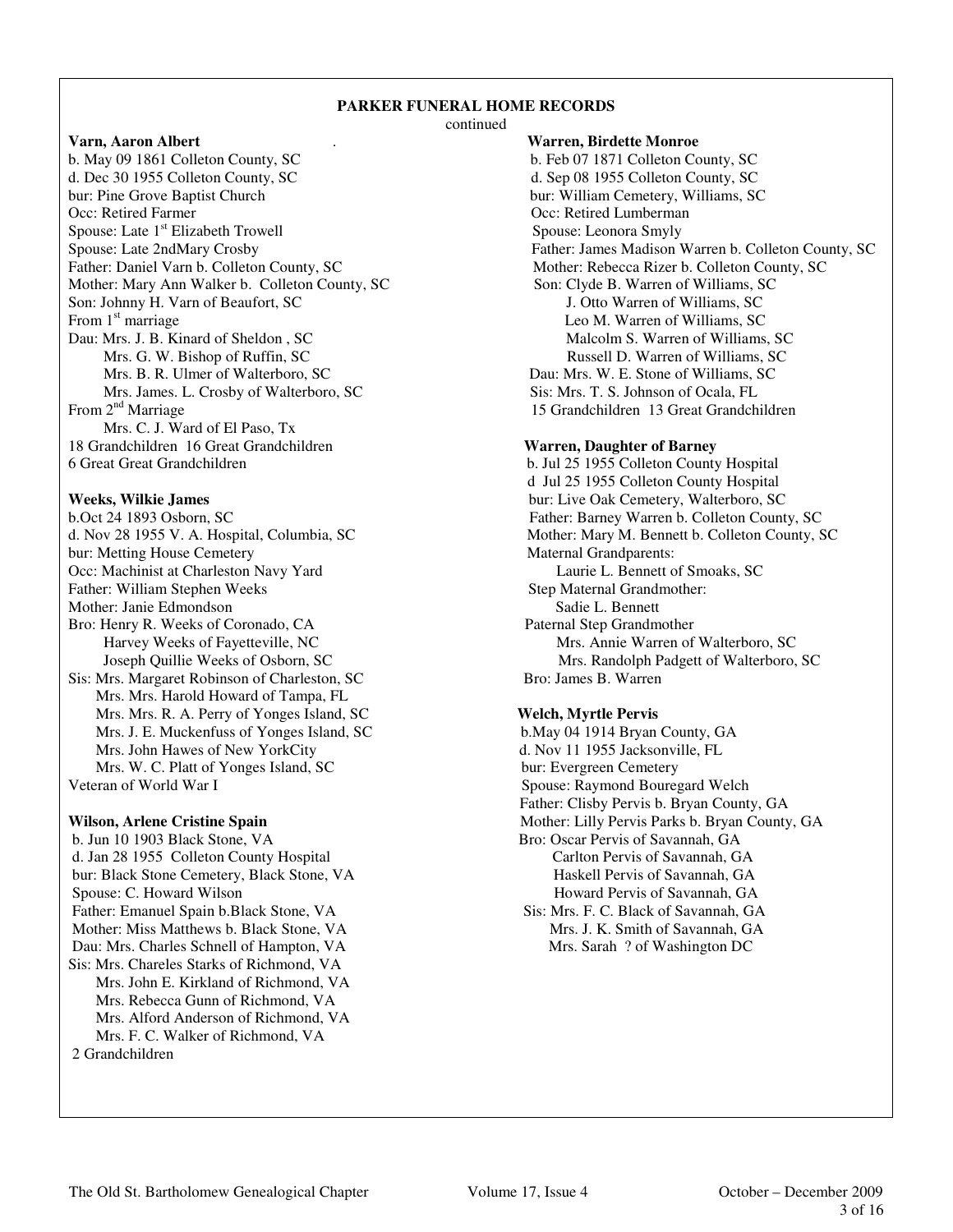## ADDITIONS AND CORRECTIONS TO THE RICE PLANTER

#### Volume 17 Issue 3 James E. Williams

 $(4<sup>th</sup> generation)$ 

#35 Barbara E. Williams died Sep 21 1908

- #36 Henry Jacob "Jake" Williams and his wife Nancy Isabelle Carter married Feb 16, 1894.
- #195 John Monroe Gaskins 1<sup>st</sup> wife Mary R. C. Hudson b. 1863 d. 1917, 2<sup>nd</sup> wife Beulah I. Hudson, and 3<sup>rd</sup> wife Belle Edith Bailey
- #206 George Clinton Williams and Josephine Brock married Dec 22 1928. Wife Josephine Brock died Feb 05 1988 (not Feb 09 1988)
- #210 Louise Williams born April 19 1913 Colleton Co, SC died Nov 1985
- #40 Husband Charles English Kinsey born Mar 01 1854
- #211 Juanita M. Kinsey died Nov 04 1933 she was married on Jan 02 1910 to Abraham English Campbell.
- #212 William Marshall Kinsey born Jan 09 1881 died Sep 03 1934.
- #213 Charles E. Kinsey' wife Florrrye Mell Chassereau born Apr 12 1886 died Sep 21 1914.
- #218 Daughter Kinsey is Harriett Ann Kinsey b. Nov 17 1886 married William W. Dittman.
- #219 Daughter Kinsey is Wilhelmina Kinsey b. Nov 04 1882 married John Wiseman.
- #220 J. Chandler Kinsey born Aug 01 1898
- #221 Hamilton Risher Kinsey born Feb 20 1900
- #222 J. W. Kinsey is Jefferson W. Kinsey born about 1884
- #41 Mary Elizabeth "Mamie" Williams and Ervin "Erasmus or Raz" Kinsey had 6 children, please add Ervin E. Kinsey born Apr 29 1888 to their family. Ervin Erasmus Kinsey died Jan 09 1936.
- #42 Barbara K. Williams husband Julian Edward Byrd born Jan 09 1861 died Jan 18 1936.
- #226 Florie Carter born Feb 1896.
- #227 Ione Carter born Jan of 1894
- #228 Herbert B. Carter born Apr of 1892.
- #229 Barney Adrian Carter born about 1901.
- #230 Idella Williams died Aug 12 1962 in California (not Oct 06 1946)
- #239 Earl Williams should be Kelly Earl Williams
- #247 Frank Madison Williams born Jul 06 1896 died Sep 23 1973
- #248 Jefferson Davis Williams born Aug 07 1898 died Jan 10 1982 FL
- #249 Irvin W. Williams born born Apr 29 1906 FL died Sep 18 1988.
- #250 Fletcher Edward Williams born Jul 05 1911 died Nov 27 1982.
- #251 Kelly Earl Williams born Jul 05 1911 died Aug 20 1995
- #252 Inez S or Sally Inez Williams born Sep 03 1905.
- #47 Annie Marian Williams and husband Daniel Padgett Jr had 2 other children they were Henry Daniel Padgett born Dec 10 1895 Colleton Co, SC and Joseph Calhoun Padgett born May 27 1897. This Padgett Family moved to St John County, FL.
- #253 Adelle Padgett is Martha Adelle Padgett born Aug 02 1902
- #254 Daughter Padgett was Annie Fontella Padgett born Nov 18 1899.
- #48 William Benjamin Risher and his wife Mary "Caroline" Risher had three additional daughters: Ann Stanley Risher born Jan 13 1873 died Sep 11 1911 buried Varnville Cemetery, married Wellington O. Hay born Sep 23 1869 died Oct 05 1935 buried Varnville Cemetery; Mary Elizabeth Risher born Dec of 1876 died Jul of 1903 buried Crocketville Cemetery married Plantagenet Gantt Hay born Aug 06 1861 died Dec 01 1920 buried Crocketville Cemetery, and Catherine L. Risher b. about 1879, and one additional son, Julius Risher born about 1880.
- #259 Robert Allen Willis born Jan 31 1865 died before 1935.
- #260 Mary Hattie Willis born Feb 15 1867 died before 1937 married John Shieder.
- #261 Abraham English Willis (two sources two different death dates Feb 27 1912 and April 02 1912 he married Catherine R. "Kitty" Shieder born Aug of 1872 St. George, SC died Jun 11 1918 FL
- #262 Joseph H. Willis born Dec 03 1870 Twin sister Rebecca Havilah Willis born Dec 03 1870, please add her to this family.
- #263 Benjamin Hillard Willis born Jan 06 1873 died Aug 09 1936, please add brothers Milton Sifly Willis born about 1875 died about 1875 and Lee L. Willis born Jul 7 1881 died before 1970.
- #264 W. Milton Willis (should be Milton Sifly Willis born about 1875 died about 1875 in Colleton Co, SC
- #267 Lala G. Willis husband Thomas R. Strickland born Mar 25 1876 died Apr 08 1950
- #54 Sarah Caroline "Carrie" Risher and Benjamin Godfrey Willis had another child, Lee L. Willis born Jul 27 1881 and W. Michael Willis born 1885 died before 1955 and lived in Jackson Co, FL as of 1912
- #268 Leonidas Holbroke Risher was born Jan 27 1872
- #269 Joseph Henry Risher born Aug 18 1873
- #270 Hamilton Franklin Risher Jr. May 25 1877.
- #60 Harriet Anna Williams born Oct 03 1846. She and her husband John W. Campbell also had the following children: **C. H. Campbell** born 1871, **Janie "Jerrie" Campbell** born Nov 28 1871 died Feb 25 1949 married Dr. James Madison Strickland about 1890, born Aug 26 1871 died May 21 1906. They also had Lula C. Campbell born Oct 06 1876 died Apr 20 1964 married 1<sup>st</sup> William Curtis Pearcy and 2<sup>nd</sup> Hugo Sheridan Strickland, **James M. Campbell** born Sep of 1878 married Ellie Beach, A**braham English Campbell** born Jan of 1881 married Juanita M. Kinsey , **Claudia Campbell** born Oct 10 1883 died Oct 26 962 married Holcomb Marion Bell, and **Jefferson Williams Campbell** born Jun of 1885 married Emmye Loadholt,.
- #61 Olivia Anna Williams and husband John Calhoun Strickland had more children than those listed: According to Ancestry.com two family trees have the following additional information: You might want to add and research the following children: Joseph Henry Strickland b.Aug 17 1866 d. Nov 21 1897 married Sarah Colson "Sallie" Ramsey, Jefferson E. Strickland b. Feb 23 1868 died Feb 29 1868, John A. Strickland b. Jan 30 1869 died Apr 26 1874, Hybernia C. Strickland born Jan 26 1871 died Jul 22 1883, Rebecca Ann Strickland b. Dec 02 1872 died May 05 1952 married Joseph H. Carter , James Franklin "Jim" Strickland b. Feb 21 1874 d. Sep 13 1926 married Sarah Jan "Sallie" Smith, Thomas R. Strickland b. Mar 25 1876 died Apr 08 1950 married Lala G. Willis, Benjamin Capers Strickland b. Jul 13 1879 d. Apr 21 1931 married Maggie J. Bailey, Mary Nancy "Mamie" Strickland b.. Dec 25 1881 died Jun 09 1939 married Jesse J. Thomas. After the death of Olivia Anna Williams Strickland her widow John Calhoun Strickland remarried Georgia Elizabeth Jones and had Mazie Pearl Strickland and Gertrude Georgia Strickland.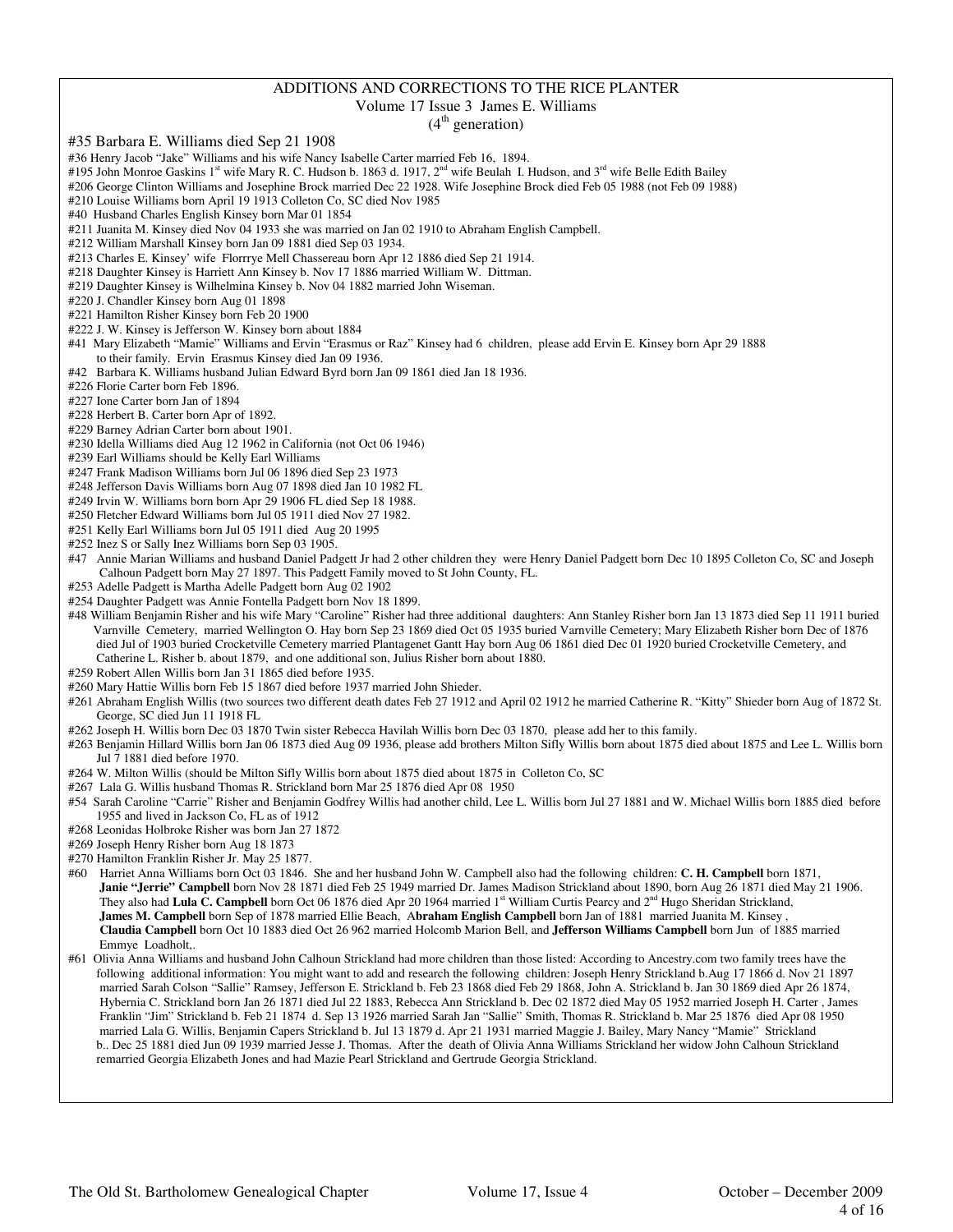**I wish to thank Bob Williams for all his help on the James E. Williams family. Additions and corrections were supplied by Bob Williams, David Hiott and Bill Jacques. I know our readers and fellow researchers are more than happy to get this information**.

### **JAMES E. WILLIAMS FAMILY Generation Four cont'**

64. **Thomas Raysor Williams**, born Apr 05 1852, died Feb 21 1908. He married **Laura "Alice" Smoak**, born Jul 14 1859 in South Carolina, (daughter of **David R. Smoak** and **Clarkey Pearly Warren**) died Mar 05 1928 in Colleton County, SC, buried in Smoaks Baptist Church, Smoaks, SC.

*Children:*

- 276 i. Maud Williams, born Dec 19 1878 in Colleton County, SC, died Aug 15 1905. She married Francis B. Risher Jr, (son of Francis B. Risher Sr and Barbara Spell).
- 277 ii. Johnnie Williams, born Dec 19 1878 in Colleton County, SC, died Nov 08 1898.
- 278 iii. William Henry "Willie" Williams Sr, born May 12 1884 in Colleton County, SC, died Nov 27 1954 in Colleton County Hospital, Walterboro, SC, buried Live Oak Cemetery, Walterboro, SC. He married (1) Emma D. Bryan, born Apr 28 1886, (daughter of Franklin Bryan and Susanna E. Hudson) died Nov 18 1918, buried Bethel United Methodist Church, Ruffin, SC. He married (2) Erie Crosby, born Sep 25 1898 in Colleton County, SC, (daughter of Madison J. Crosby and Susan C. Breland) died Nov 22 1940 in Ruffin, Colleton County, SC, buried Doctor's Creek Baptist Church, Walterboro, SC. He married (3) Gertrude Carter Funderburk, widow of Theron L. Funderburk, (daughter of Berry Walker Carter and Julia Elizabeth Mulligan), born Apr 20 1895 died Aug 10 1969.
- 279 iv. Geneva Williams, born Sep 08 1884 in Colleton County, SC, died Oct 18 1913. She married Joseph W. Carter born Nov 8 1876 died Oct 02 1951 (son of Dr. Joseph P. Carter and Julia Hallman), both buried Carter s Ford Baptist Church Cemetery.
- 280 v. Thomas Montgomery Williams, born Nov 10 1888 in Colleton County, SC, died Jan 22 1959 in Colleton County Hospital, Walterboro, SC, buried Live Oak Cemetery, Walterboro, SC. He married (1) Maude Padgett, born Jul 15 1891, died May 20 1932 buried Live Oak Cemetery, Walterboro, SC (daughter of I. M.. Padgett and Jessie Wolfe). He married (2) Lois Keels, born Feb 11 1907 in Sumter County, SC, (daughter of William Archie Keels and Martha Augustus Baker) died Oct 02 2002 in Orangeburg Regional Hospital, Orangeburg, SC, buried Live Oak Cemetery, Walterboro, SC.
- 281 vi. Gladys F. Williams, born Oct 16 1893 in Colleton County, SC, died Apr 20 1964, buried Smoaks Baptist Church, Smoaks, SC. She married Jul 14 1913 (1) Erwin Sifly Thompson MD., born Jun 19 1877, died Jun 28 1938, buried in Smoaks Baptist Church, Smoaks, SC. (son of Marion Govan Thompson and Anna Pulaski) She married Sep 22 1938 (2) John F. Coleman , MD., born Oct 02 1875 died May 01 1959.
- 282 vii. Harold Chester Williams, born Feb 22 1899 in Colleton County, SC, died Apr 16 1971. He married Marion Mosley.
- 283 viii. Ackerman Claude Williams Sr, born Sep 12 1902, died Aug 12 1979, buried Ott Cemetery, Branchville, SC. He married Cecile Ethel Patrick on May 03 1927, she was born Dec 31 1908 in Branchville, Orangeburg County, SC, (daughter of Charles Wesley Patrick and Ethel Virginia Dukes) died Mar 31 2004 in Williamsport, PA.
- 65. **Joseph Risher Williams**, born Sep 06 1856, died Apr 06 1927. He married Feb of 1890 **Havilah Catherine "Willie" Spell**, born Sep 08 1860 in Colleton County, SC, (daughter of **Richard Brinsley Spell** and **Adaline Risher**) died Nov 17 1956 Colleton County, SC, buried Rice (Risher) Cemetery.

- *Children:*<br>284 i. Carrie Wi Carrie Williams, born Dec 10 1891, died Apr 02 1982. She married Dec 30 1919 Thomas Jefferson Warren, born Aug 09 1878 or 1880 , (son of George Lawrence Warren and Rebecca "Beck" Bell) died Oct 30 1961.
- 285 ii. Robert Black Williams Sr, born Aug 15 1893, died Jun 02 1947. He married Pearl E. Harrison, born Feb of 1891 in Smoaks, Colleton County, SC, (daughter of James Zack Harrison and Julia A. Padgett) died Mar 12 1982 Colleton

Regional Hospital, Walterboro, SC, buried Little Swamp United Methodist Church, Smoak, SC.

- 286 iii. James Benjamin Williams, born Sep 07 1895, died May 07 1966. He married Nellie Reeves.
- 287 iv. Eva Williams, born Apr 23 1898, died Aug 29 1981. She married Jun 15 1922 James Graham Easterlin, born Apr 14 1900 in Colleton County, SC, (son of James Daniel O. Easterlin Jr and Annie Robertson) died Aug 28 1966 Colleton County Hospital, Walterboro, SC, buried Live Oak Cemetery, Walterboro, SC.
- 288 v. Eugenia Williams, born Nov 23 1900, died Jan 19 1991. She married Archie Umphlett.
- vi. Joseph Clyde Williams, born Apr 27 1903, died Aug 09 1976. He married Nettie Lee Hiers, born Dec 18 1904, (daughter of Henry Solomon Hiers and Maybelle Risher).
- 290 vii. Milton English Williams, born Nov 14 1906, died Apr 07 1967. He married Mamie Rae Carter.

66. **Abraham English Williams**, born Mar 25 1854, died Dec 26 1917 in Williams, Colleton County, SC, buried in Joseph Koger Risher Cemetery, Williams, SC. He married Mar 25 1875 (1) **Isabella Padgett**, born Jan 15 1859 died Jan 15 1876 (daughter of **Daniel Padgett** and **Levicy Goodwin**). He married (2) **Janie Carter**, born 1863, died Apr 24 1895, buried in Joseph Risher (Padgett) Cemetery, Williams, SC. He married (3) **Rosa Benton** Bostick widow of Charles A. Bostick. She was born Feb 11 1868 died Nov 15 1948 (daughter of James F. "Jim " Benton and Caroline Bunton).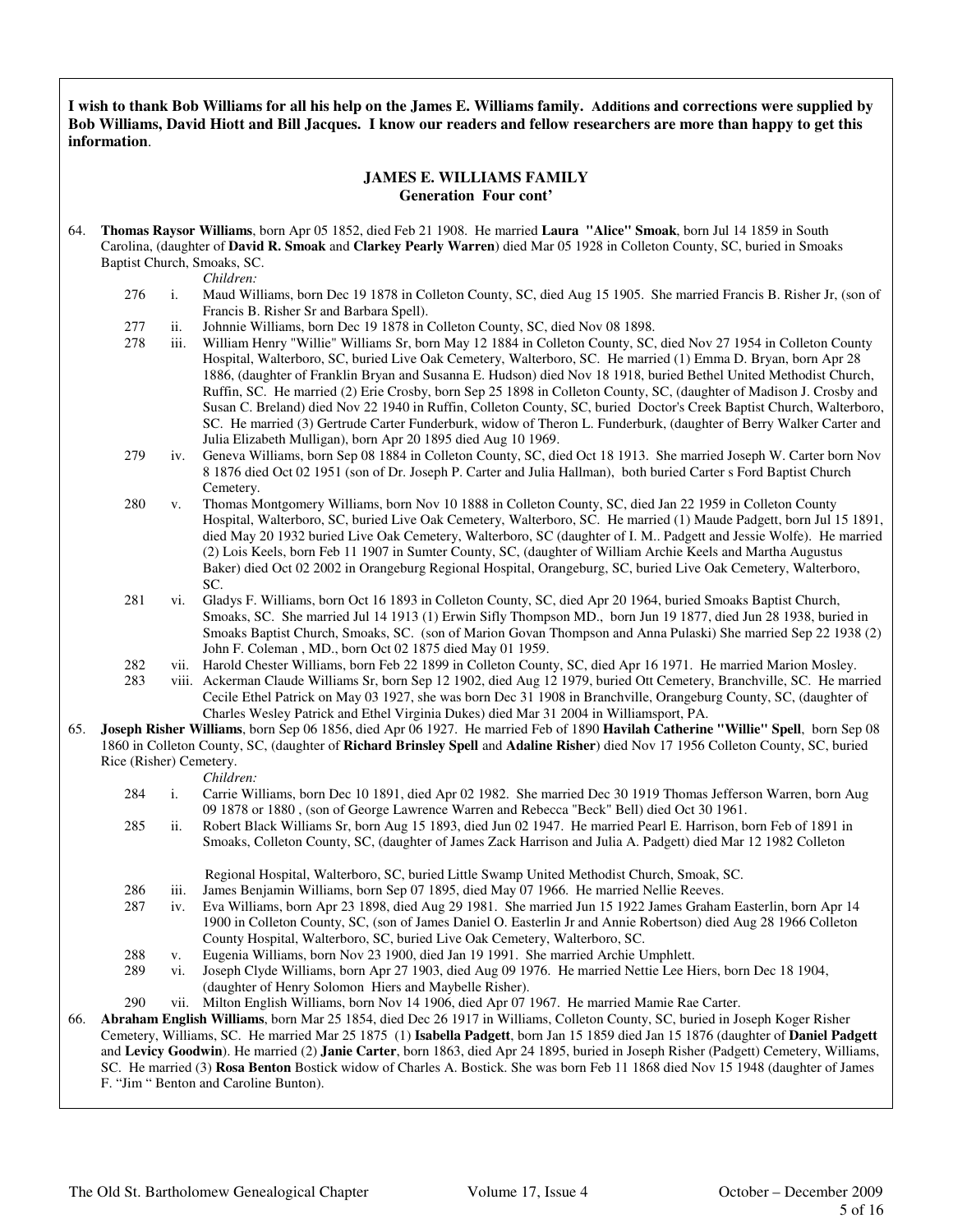|     |            |           | Children by Isabella Padgett:                                                                                                                |
|-----|------------|-----------|----------------------------------------------------------------------------------------------------------------------------------------------|
|     | 291        | i.        | Martha Isabella "Mattie" Williams, (See marriage to number 46.)                                                                              |
|     |            |           | Children by Janie Carter                                                                                                                     |
|     |            | i.        | Hattie Williams bout about 1880 married Carlos T. O'Brien                                                                                    |
|     |            | i         | Monroe Williams born Mar of 1882 married Ethel Kearse                                                                                        |
|     |            |           | Levicy Elvira Williams born Feb 15 1884 died Jul 20 1962 married Charles English Smyly n Feb 08 1885 died Mar 03                             |
|     |            |           | 1959                                                                                                                                         |
|     | 292 iv.    |           | Georgette Havilland Williams, born about 1886 in Ruffin, Colleton County, SC, died Oct 14 1930 in Lodge, Colleton                            |
|     |            |           | County, SC, (daughter of English Williams and Janie Carter). She married George Alfred "Lord" Nettles, born about                            |
|     |            |           | 1883 in Early Branch, Hampton County, SC, (son of Mark E. Nettles and Laura Cook) died Oct 16 1930 in Lodge,                                 |
|     |            |           | Colleton County, SC, both buried in Joseph Risher (Padgett) Cemetery, Williams, SC.                                                          |
|     | 293 v.     |           | Phoebie Key Williams, born Nov 16 1888 in Colleton County, SC, died Mar 20 1954 Colleton County Ruffin Hospital.                             |
|     |            |           | She married Charles Stephen "Bub" Smyly, born Jul 17 1884 in Colleton County, SC, (son of Charles Maxwell Smyly                              |
|     |            |           | and Narcissa Rutledge "Narcissa" Stephens) died Jan 11 1944 in Ruffin, Colleton County, SC, both buried in Smyly                             |
|     | 294 vi.    |           | Cemetery, Ruffin, SC.<br>Sallie Williams, born Nov 23 1889 in Colleton County, SC, died Feb 03 1967 in Colleton County Hospital, Walterboro, |
|     |            |           | SC, buried Risher Cemetery, Williams, SC. She married Charles M. Till.                                                                       |
|     |            | vii.      | Mary Louise "Mae" Williams born Jan 13 1893 died 1975 FL married John Melvin Ryan                                                            |
|     |            | viii.     | Barbara "Ida" Williams born Aug 27 1895 died Oct 21 1959 Ruffin, Colleton County, SC married (1) Cyril Moody Ryan                            |
|     |            |           | married (2) Ralph Stanfield Lamb.                                                                                                            |
|     | 295 ix.    |           | English Cornelius "Neely" Williams, born Apr 24 1895/8 in Colleton County, SC, died Nov 27 1966 in Ruffin, Colleton                          |
|     |            |           | County, SC. (According to Funeral home records Neely was born Apr 24 1898 however another (family member stated                              |
|     |            |           | than his mother died giving birth and that would put Neely's birth date at Apr 24 1896 and another source has a birth                        |
|     |            |           | date of 1895). He married Helene Ulrich, born Jun 18 1900 in Albany, NY, died Jun 28 1979 in Oakwood Health Care                             |
|     |            |           | Center, Walterboro, SC, both buried Risher Cemetery, Williams, SC.                                                                           |
| 67. |            |           | James Benjamin Williams, born Oct 20 1858, died Apr 21 1921 in Branchville, Orangeburg County, SC, buried in Ott Cemetery,                   |
|     |            |           | Branchville, SC, occupation Teacher/Farmer. According to the obit of James Benjamin Williams he had three sons and two daughters.            |
|     |            |           | One daugher living in Denver, CO and the other daughter living in Florida. He married (1) Caroline Victoria "Carrie" Spell, born Jun 22      |
|     |            |           | 1862, (daughter of Richard Brinsley Spell and Adaline Risher) died Jul 27 1896, buried in Spell Cemetery, Colleton County, SC. He            |
|     |            |           | married (2) Jessie Williams, about 1898, born Oct 28 1865, died Dec 12 1912. He married (3) Louise Barber.                                   |
|     |            |           | Children by Caroline Victoria "Carrie" Spell:                                                                                                |
|     | 296<br>297 | i.<br>ii. | Bertie Williams, born Oct of 1884 married Lee Connor<br>James Benjamin Williams Jr, born Mar of 1886.                                        |
|     | 298        | iii.      | Richard Allen Williams, born Feb of 1888 Branchville, SC married Anna Laurie Franklin.                                                       |
|     | 299        | iv.       | Joseph Milton Williams, born Sep of 1889 Branchville, SC.                                                                                    |
|     | 300        | V.        | Rebecca Williams, born Dec of 1891Branchville, SC. married Elliott Dunwoody.                                                                 |
| 71. |            |           | Abraham Taylor Williams, born Mar 27 1844 in Colleton County, SC, died Nov 01 1914. He married Dec 27 1866 Pencheeta Missouri                |
|     |            |           | Hancock, born Mar 15 1849 in Polk County, Fl, (daughter of Stephen T. Hancock and Jane Elizabeth Townsend) died Jun 28 1924 FL.              |
|     |            |           | Children:                                                                                                                                    |
|     | 301        | i.        | Eliza Jane Williams, born Jan 29 1868 FL, died May 22 1926. She married William B. Judy, born Feb 04 1879, died                              |
|     |            |           | Apr 23 1976, buried in Green Pond Methodist Church Cemetery, Polk County, FL.                                                                |
|     | 302        | ii.       | James Washington Williams, born Apr 26 1869 FL, died Feb 07 1947. He married Mar 26 1902 Carrie Adelia Bridges,                              |
|     |            |           | born Feb 29 1884, died May 09 1946.                                                                                                          |
|     | 303        | iii.      | Lula Rebecca Williams, born Dec 19 1870 FL, died May 10 1965. She married Jan 22 1892 John Morgan Lanier, born                               |
|     |            |           | Aug 15 1869, died Feb 03 1938, buried in Green Pond Methodist Church Cemetery, Polk County, FL.                                              |
|     | 304        | iv.       | Havilah Pencheeta Williams, born Feb 04 1872 FL, died Oct 09 1938, buried in Green Pond Methodist Church                                     |
|     |            |           | Cemetery, Polk County, FL. She married Apr 10 1898 John Lewis Knowles, born May 20 1867, died Mar 15 1922 FL,                                |
|     |            |           | buried in Green Pond Methodist Church Cemetery, Polk County, FL.                                                                             |
|     | 305        | V.        | Pauline Cornelia Williams, born Jan 30 1875 FL, died Mar 16 1961. She married Oct 01 1899 Thomas Edward Meeks,                               |
|     |            |           | born Jul 18 1869, died Aug 01 1955, buried in Green Pond Methodist Church Cemetery, Polk County, FL.                                         |
|     | 306        | V1.       | Peter Edward Williams, born Sep 14 1877 FL, died Dec 15 1879, buried in Green Pond Methodist Church Cemetery,                                |
|     |            |           | Polk County, FL.                                                                                                                             |
|     | 307        |           | vii. Martha Eugenia Williams, born Nov 23 1879 FL, died Apr 18 1975. She married Jan 31 1906 (1) Frederick Walter                            |
|     |            |           | Barber, born Sep 18 1873, died Jan 24 1924. She married (2) Ivy L. Mackey.                                                                   |
|     | 308        |           | viii. Mary Ella Williams, born Nov 17 1882 FL, died Jun 22 1966. She married Nov 28 1917 James David Pearce, born Jan                        |
|     |            |           | 15 1878, died Jun 07 1929.                                                                                                                   |
|     | 309        | ix.       | Lavonia Fannie Williams, born Jan 12 1885 FL, died Jun 05 1928. She married Jun 13 1901 Martin V. Wiggins.                                   |
| 72. |            |           | Benjamin Stokes Williams, born Apr 16 1845 in Colleton County, SC, died Feb 20 1916. He married Nancy Christian Abbott, born                 |
|     |            |           | Sep 30 1851 in Gilchrist Co, FL, died Mar 17 1906.                                                                                           |
|     |            |           | Children:                                                                                                                                    |
|     | 310        | i.        | James Edward Williams, born Sep 19 1870 FL, died Jan 17 1946. He married Rebecca Akins.                                                      |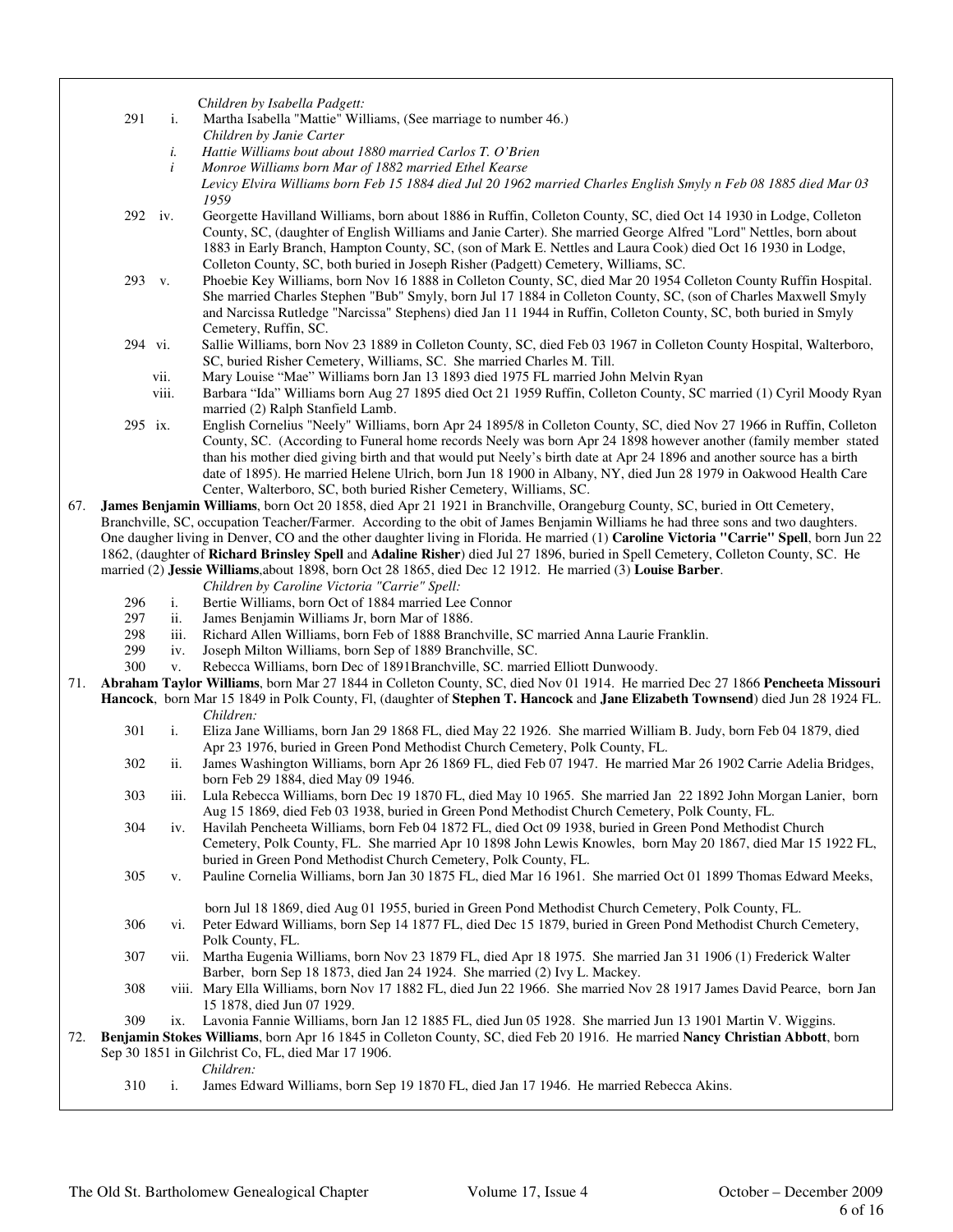- 311 ii. Benjamin Franklin Williams, born Jan 19 1874 FL, died Mar 05 1934. He married (1) Annice Ada Gay, born Sep 14 1878, died Dec 18 1956 FL. He married (2) Mollie Virginia Gay, born Dec 19 1880, died Mar 12 1961.
- iii. Charles Abraham Williams, born about 1876 FL, died Nov 17 1954.
- 313 iv. William Jefferson Williams, born Nov 03 1878 FL.
- 314 v. Lemuel Gadson Williams, born Aug 02 1881 FL. He married Cleo Della Sanchez.
- 315 vi. Mary Emma Williams, born Nov 17 1883 FL. She married Eugene Ackerman.
- 316 vii. Samuel Williams, born Feb 06 1886 FL, died Jul 14 1887.
- 317 viii. Bessie Susan Williams, born Oct 28 1888 FL, died Apr 22 1949. She married Fred Phillip Shrouse.
- 74. **Peter Hamilton Williams**, born Oct 06 1848 in Colleton County, SC, died Aug 18 1930 in Lulu, Union County, FL. He marriedJul 27 1869 **Nancy Gaskins**, born Dec 30 1844 in Lake Butler, Union County, FL, (daughter of **Thomas Gaskins** and **Mary A. Hancock**) died Aug 28 1908 in Lake Butler, Union County, FL.

*Children:*

- 318 i. Joseph Edward Williams, born Jun 06 1870 in Lake Butler, Union County, FL, died Feb 25 1925 in Lake Butler, Union County, FL. He married Ida Dolia Douglas, born Apr 04 1877 in Bradford County, Florida, died Oct 13 1944 in Polk County, Fl.
- 319 ii. Mattie Williams, born Apr 03 1872 in Lake Butler, Union County, FL, died Aug 18 1935. She married Ben L. Smith.
- 320 iii. Eliza Ann Williams, born May 22 1874 in Lake Butler, Union County, FL, died May 14 1947. She married Johnnie Pearce.
- 321 iv. David Calhoun Williams, born Aug 14 1876 in Lake Butler, Union County, FL, died Jan 21 1934. He married Margaret Hammonds.
- 322 v. William Wesley Williams, born Dec 12 1878 in Lake Butler, Union County, FL. He married Addie Douglas.
- vi. Henry Hamilton Williams, born Apr 07 1881 in Lake Butler, Union County, FL, died May 14 1939. He married Jessie Waldren.
- 324 vii. Francis America Williams, born Oct 06 1883 in Lake Butler, Union County, FL, died Mar 21 1915. She married Joe C. Crews.
- 325 viii. Vidah Ethel Williams, born Oct 11 1886 in Lake Butler, Union County, FL. She married Sorivan Taylor.
- 326 ix. Cario Gertrude Williams, born Feb 14 1896 in Lake Butler, Union County, FL, died Feb 12 1941.
- 76. **Thomas Franklin Williams**, born Sep 30 1852 in Colleton County, SC, died Sep 02 1939 in Wauchula, Fla. He married Apr 04 1889 (1) **Orie Weeks**, born Dec 08 1860 in Fort White, Columbia County, FL, (daughter of **Barnett C. Weeks** and **Henrietta M. Weeks**) died Jun 16 1954. He married (2) **Mamie Ethlin Roberts**, born Jul 16 1856 in Lake Butler, Union County, FL, died Dec 10 1883 in Providence, Union County, FL.

- *Children by Orie Weeks:*<br>327 **i**. Clarice Theresa Williams i. Clarice Theresa Williams, born Aug 02 1893, died Dec 04 1901.
	- *Children by Mamie Ethlin Roberts:*
- 328 ii. Mamie Ethelin Williams, born Jun 15 1883 in Providence, Union County, FL.
- 77. **Richard Edward Williams**, born Feb 06 1855 in Lake Butler, Union County, FL, died Mar 20 1937 in Dade County, FL. He married Jan
	- 10 1878 **Martha Ann Pearce**, born Nov 13 1857 in Lake City, Columbia County, FL, died Jan 30 1933 in Dade County, FL. *Children:*
		- 329 i. Benjamin Claude Williams, born Oct 28 1878 FL, died Apr 30 1921. He married Dec 28 1905(1) Mattie Lee,. He married (2) Louise Seymore.
		- 330 ii. Thomas Gordon Williams, born Apr 18 1880 FL, died Dec 31 1889.
		- 331 iii. Berlie L. Williams, born Aug 16 1881, died Feb 17 1887.
		- 332 iv. Samuel T. Williams, born Sep 29 1883 FL, died May 0 1931. He married Dec 25 1906 Ollie Mikell.
		- 333 v. Peter Everett Williams, born Nov 28 1885 FL, died Jun 02 1957. He married Apr 21 1912 Dora Padgett.
		- 334 vi. Alfred O. Williams, born Jan 18 1888 FL, died Jan 15 1927. He married Dec 05 1916 Goldie Douglas,
		- 335 vii. Arthur N. Williams, born Feb 16 1890 FL, died Feb 17 1977. He married Oct 15 1914 Lelia M. Coker.
		- 336 viii. Sanquene Williams, born Mar 10 1892 FL, died Fe 04 1973. She married Jul 11 1913 Arthur L. Bryant,.
		- 337 ix. Leona Williams, born Dec 15 1894 FL, died Aug 08 1979. She married Dec 29 1912 Clifford Wilson.
		- 338 x. Lorene Williams, born Dec 15 1896 FL. She married Dec 23 1912 (1) Clifford Pearce,. She married (2) Hugh Douglas.
		- 339 xi. Zora Williams, born Jun 27 1899 FL. She married Dec 1918 Burton Chancey.
		- 340 xii. Richard Ennis Williams, born Apr 01 1901 FL. He married Pearl Nickols.
- 78. **Eliza Caroline Williams**, born Jan 10 1856 FL, died Aug 29 1917. She married Mar 04 1877 (1) **Osborn Gray Barker**, born in Union Co, Fla. She married (2) **Morgan Mizell Pearce**, born Sep 09 1861, (son of **James David Pearce** and **Eliza Hancock**) died Aug 10 1919. *Children by Osborn Gray Barker:*
	- 341 i. Daisy Flower Barker, born Dec 18 1877 FL, died Dec of 1941. She married Jesse Gay.
	- 342 ii. Georgietta Barker, born about 1879 FL, died Aug 20 1880. *Children by Morgan Mizell Pearce:*
	- 343 iii. Aggie Cornelia Pearce, born Oct 22 1889 FL. She married Elmo Pearce.
	- 344 iv. Affie Mizell Pearce, born Aug 01 1891 FL. He married Ruby Heard.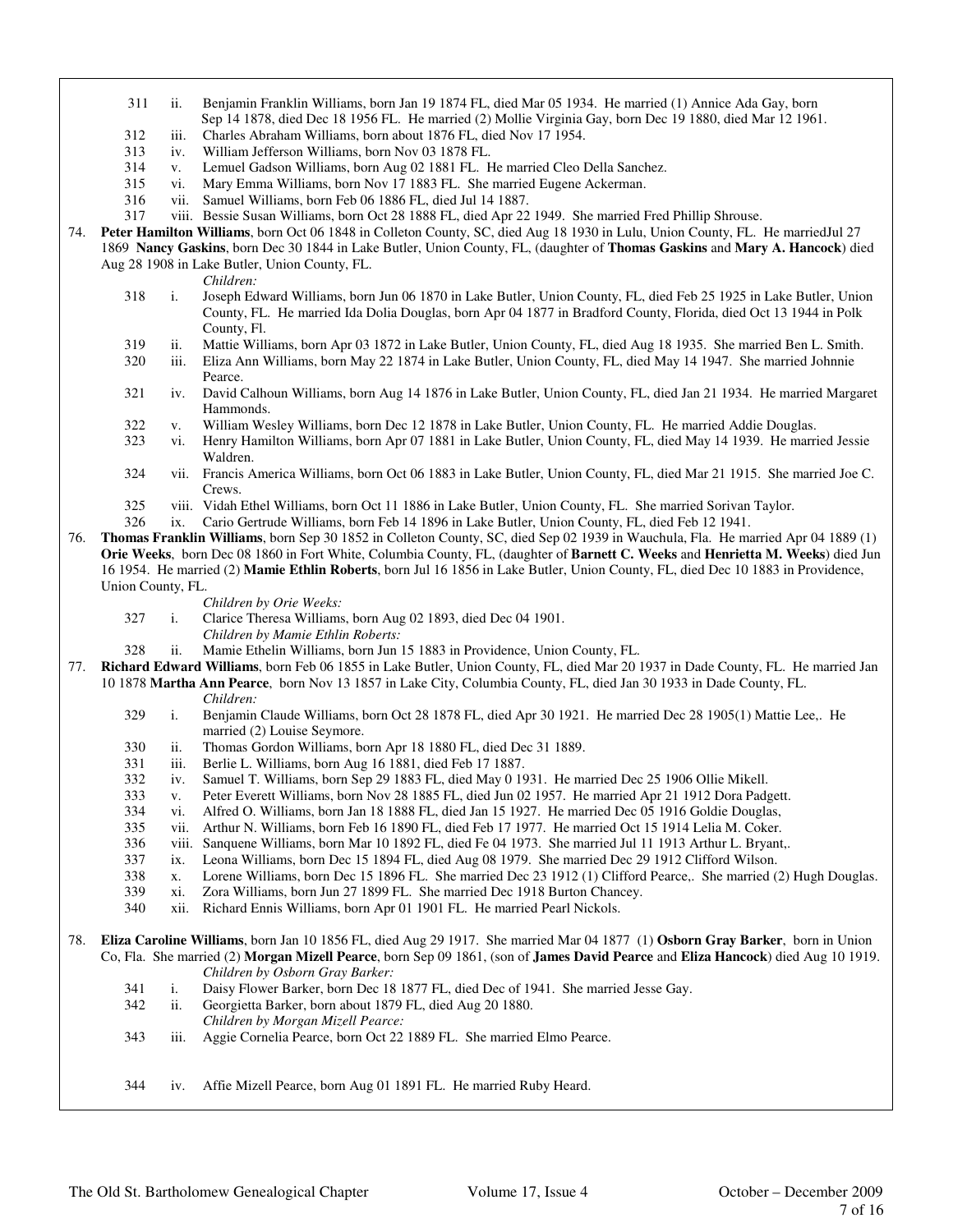79. **Georgia Etta Cornelia Williams**, born May 04 1859 FL, died Jan 10 1913. She married **James G. Hatcher**, born Jul 21 1860, died Dec 09 1923. *Children:* 345 i. Newton Hatcher. He married Aug 06 1911 Ella Westbrook. 346 ii. Minnie C. Hatcher, born about 1878 FL, died Nov of 1880. iii. James Edward Hatcher, born about 1886 FL, died about 1943. He married Fannie Hunt, born Oct 08 1894, died about 1924. 348 iv. Luther Hatcher, born Dec 27 1893 FL, died Aug 10 1944. He married Ruth Judy. 80. **Lucy Jane Williams**, born Aug 26 1861 FL, died Sep 09 1941. She married **Abbott Theodore Pearce**, born Jan 04 1860, died May 27 1933. *Children:* 349 i. Myrler Cornelia Pearce, born Jun 28 1883 FL, died Jul 10 1945. She married Thomas Jackson Pearce. 350 ii. Oley Geechy Pearce, born May 22 1885 FL, died Jul 04 1951. He married Eva Bedenbaugh. 351 iii. Mattie Anneta Pearce, born Jul 25 1887 FL, died Apr 18 1965. She married Thomas Coleman Douglas. 352 iv. Virgie Manolia Pearce, born Oct 11 1888 FL, died Oct 26 1959. She married (1) Ray D. Rollins. She married (2) William R. Yealge. 353 v. Maudy Fermelia Pearce, born Jul 11 1891 FL, died Mar 26 1925. She married Cleveland W. Williamson. 354 vi. Willie Howard Pearce, born May 02 1894 FL, died Jul 06 1959. He married Spe 01 1926 Martha Lee Douber.<br>355 vii. Laffie Ette Pearce, born Apr 25 1899 FL, died Oct 09 1965. She married Dec 25 1918 Lester Agnes Cox. 355 vii. Laffie Ette Pearce, born Apr 25 1899 FL, died Oct 09 1965. She married Dec 25 1918 Lester Agnes Cox.<br>356 viii. Ammie Lavina Pearce, born Sep 27 1901 FL, died Jan of 1976. She married Sep 29 1923 Frazier Calvin N 356 viii. Ammie Lavina Pearce, born Sep 27 1901 FL, died Jan of 1976. She married Sep 29 1923 Frazier Calvin Waldron. ix. Trummie Iota Pearce, born Jun 19 1904 FL, died Feb 22 1976. She married May 22 1926 James Riley Williamson. 81. **William Jefferson Williams**, born Jul 11 1864 FL, died Jun 26 1931. He married Feb 02 1887 **Susan Delia Gay**, born Aug 23 1866 in Hardee County, FL, died Oct 23 1936, daughter of Lewis and Martha Gay (widow of Otis Van Zant). *Children:*<br>358 *i.* Lewis Osy 358 i. Lewis Oswald Williams, born Feb 26 1888 FL. He married Feb 26 1911 Emma Frances Brown. ii. Georgia Josephine Williams, born Sep 20 1889 FL, died Dec 25 1978. She married May 03 1903 Oliver Taylor. 360 iii. Eunice Blanche Williams, born Dec 10 1891 FL, died Oct 02 1955. She married Dec 08 1912 (1) Asbury Thornton. She married (2) John Reardon Benton. 361 iv. Bonnie Bell Williams, born Jan 04 1894 FL, died about 1975. She married Mar 02 1913 Mose D. Herrin. 362 v. Susan Lyndal Williams, born Apr 17 1896 FL, died Nov 09 1991. She married Jul 03 1913 (1) George Waldron Thornton, She married (2) Ernest Culp. 363 vi. William Orson Williams, born Aug 23 1898 FL. He married Apr 30 1920 Lantie Smith. 364 vii. Toy Gay Williams, born Jul 18 1901, died about 1965. 365 viii. Onie Marie Williams, born Dec 02 1903 FL, died Nov 16 1982. She married Furman Smith. ix. Glenn Daniel Williams, born Jan 18 1906 FL. 367 x. Nina Mildred Williams, born Feb 13 1909 FL, died about 1911. 82. **Joseph Fletcher Williams**, born Jul 23 1866 FL, died Nov 16 1943. He married (1) **Lula Mary Etta Gay**, born Oct 03 1870 in Union Co, Fla, (daughter of **Lewis F. Gay** and **Martha E. Rowe**) died Jul 10 1900. He married (2) **Lediska J. Gay**, born Oct 07 1867, died Jun 20 1939. *Children by Lula Mary Etta Gay:* 368 i. Jessie Lee Williams, born Jul 15 1889 FL. 369 ii. Drew Mozell Williams, born Dec 07 1890 FL, died Dec 03 1893. 370 iii. Ozie F. Williams, born Mar 27 1892 FL. 371 iv. Joseph Saulter Williams, born Jan 21 1894 FL, died May 12 1921. 372 v. Benjamin A. Williams, born Mar 23 1896 FL. 373 vi. Lylburn N. Williams, born Mar 31 1899 FL, died Jan 10 1909. *Children by Lediska J. Gay:* 374 vii. Lula M. Williams, born Jan 13 1902, FL died Nov 04 1935. 83. **Joseph Koger Risher**, born Jul 05 1832 in Colleton County, SC, died Sep 10 1915 in Bamberg County, SC, buried in South End Cemetery, Bamberg, SC, military Capt. in Company E, 24th South Carolina Infantry Regiment. He married Jan 06 1853 **Olive Warren**, born Mar 13 1833, (daughter of **Paul Warren** and **Sara Strickland**) died Oct 06 1906, buried in South End Cemetery, Bamberg, SC. *Children:* 375 i. Joseph Franklin "Frank" Risher, born about 1854. He married Nov 24 1880 Josephine W. Martin, born May 01 1861, died May 26 1938, buried in Blackville City Cemetery, Blackville, SC. 376 ii. Sarah Harriet "Hattie" Risher, born Feb 10 1859, died Apr 30 1946. She married about 1876 Thomas Black, born Apr 22 1854, (son of Robert Black and Elizabeth "Betsy" Giles Caldwell) died Oct 29 1918, both buried in South End Cemetery, Bamberg, SC. 377 iii. Louvenia Olive Risher, born Jul 11 1864, died Jul 23 1941, She married Charles English Kinsey, married Oct 09 1895,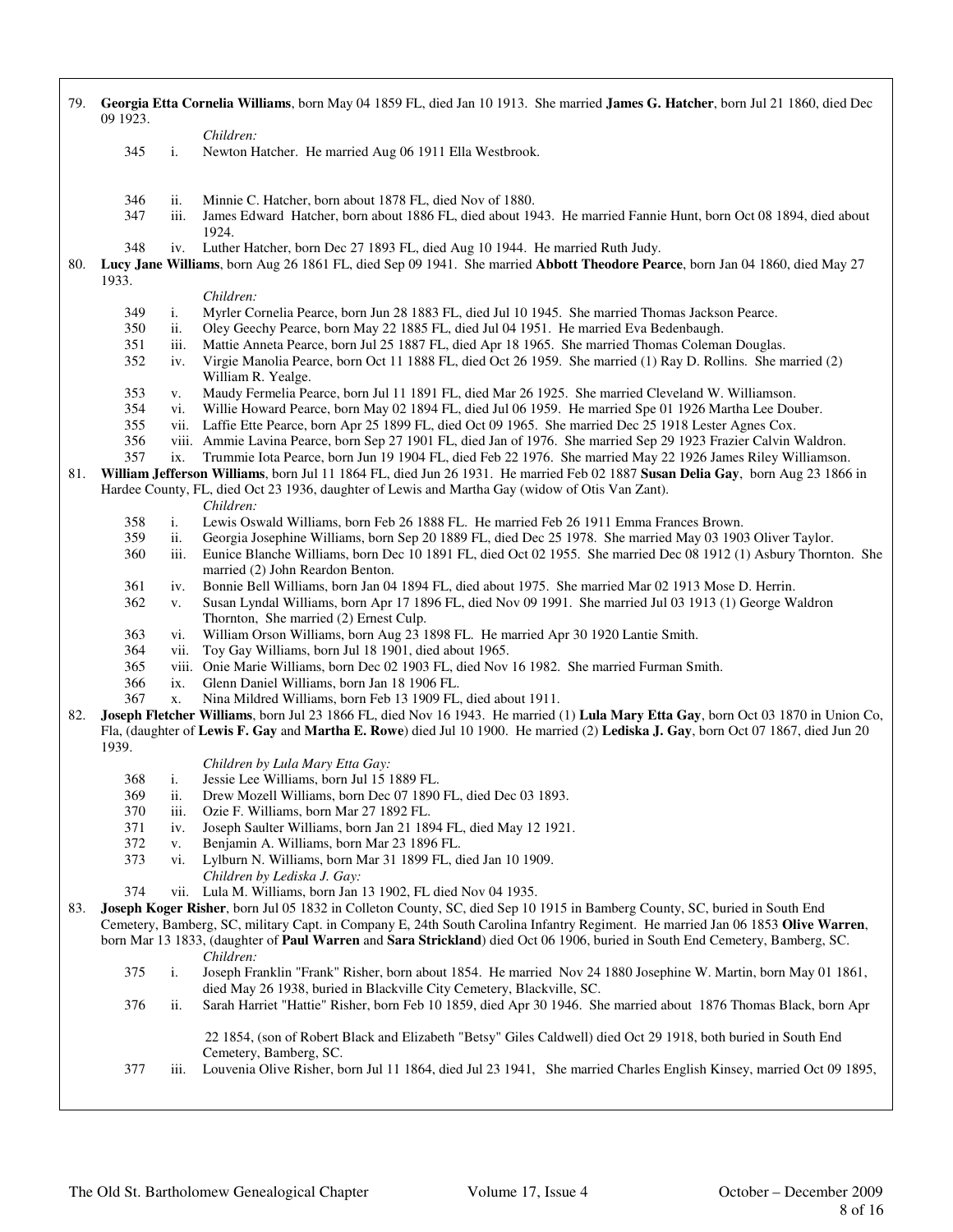born Mar 021 1854 in Colleton County, SC, (son of William Kinsey and Harriet Ann Smoak) died Jul 03 1913 in Colleton County, SC, both buried in Williams Town Cemetery, Williams, SC. .

 378 iv. Robert "Lee" Risher, born about 1866, died Jan 18 1920. He married Beulah Jones, born about 1873, died Jan 13 1939.both buried South End Cemetery, Bamberg, SC.

84. **Adaline Elizabeth Risher**, born Dec 25 1833 in Colleton County, SC, died Jan 08 1897 in Smoaks, Colleton County, SC. She married **Richard Brinsley Spell**, born Oct 29 1822 in Smoaks, Colleton County, SC, (son of **Eldred Spell** and **Kesiah Butcher**) died May 21 1862 in Smoaks, Colleton County, SC, both buried in Rice (Risher) Cemetery. *Children:*

- 379 i. Eugenia Eleanora Spell, born May 14 1854 in Smoaks, Colleton County, SC, died Jan 27 1931. She married May 13 1875 Jasper Monroe Smith, born Aug 31 1845 in Smoaks, Colleton County, SC, (son of David Lawrence Smith and Joannah Smoak) died Jun 30 1929 in Smoaks, Colleton County, SC, both buried in Jasper M. Smith Family Cemetery.
- 380 ii. Alexious Osgood Spell, born Dec 24 1855 died Oct 04 1895 married Lillian Elvira "Lilly" Spell (daughter of Eldred "Dred" Spell and Elizabeth Rebecca "Betty" Willis) born about 1866 died April 27 1940 both buried Rice (Risher) Cemetery. Lillian married a second time to John Butcher Williams.
- 381 iii. Frank Eldred Spell, born Jul 02 1857 in Colleton County, SC, died Jan 28 1921 in Colleton County, SC, buried Spell-Risher Family Cemetery, Smoaks, SC. Listed as Francis E. Spell in Cemeteries of Upper Colleton County, SC page 20. Listed in 1870 Census as Franklin Spell, listed in 1880 as F. E. Spell. He married (1) Janie Cornelia Risher, born Sep 21 1864, died Dec 29 1897, buried in Spell-Risher Family Cemetery, Smoaks, SC. He married (2) Annie R. Spell born Mar 15 1879 died Sep 22 1955.
- 382 iv. Henry Kesiah Spell, born about 1859.
- 383 v. Havilah Catherine "Willie" Spell, (See marriage to number 65.)
- Caroline Victoria "Carrie" Spell, (See marriage to number 67.)
- 86. **James Madison Warren MD.**, born Jul 19 1838 in Colleton County, SC, died Jul 12 1878 in Walterboro, Colleton County, SC, buried in Warren-KeyFamily Cemetery, Williams, SC. He married **Rebecca E. Rizer**, born Feb 08 1842 in Colleton County, SC, died Dec 13 1888 in Walterboro, Colleton County, SC.

- *Children by Rebecca E. Rizer:* i. William Madison Warren, born Jan 19 1867 Colleton County, SC died Sep 01 1926. He married Etta Myers.
- 386 ii. Mary Harriet Warren, born about 1868 married Thomas H. Johnson (living in Ocala, FL as of 1955). .
- 387 iii. Birdette Monroe Warren, born Feb 7 1871 in Colleton County, SC, died Sep 8 1955 in Williams, Colleton County, SC. He married Lenora Gertrude "Nora" Smyly, born Mar 18 1877 in Colleton County, SC, (daughter of Charles Maxwell Smyly and Narcissa Rutledge "Narcissa" Stephens) died Jul 25 1933 in Williams, Colleton County, SC, both buried in Williams Cemetery, Williams, SC.
- 388 iv. J. Bartow Warren, born about 1874.
- 88. **Caroline Harriett Warren**, born Sep 27 1841 in Colleton County, SC, died May 30 1920. She married **Isham Nathaniel Rizer**, born Sep 27 1845, died Jan 12 1925 (son of Christian Rizer and Mary A. Walker.
	- *Children:*
	- *i. Corey Franklin Rizer born Mar 25 1869 died Dec 13 1950 married Carrie R. Jones born Apr 03 1869 died May 02 1929 (daughter of John S. B. Jones and Amanda Louise Owens).*
	- 389 ii. Lillian Rizer, born Jul 05 1872, died Jul 19 1951. She married Milburn Myrick Key, born Jun 15 1866, died Jun 30 1938 in Lodge, Colleton County, SC, buried in Wesley Chapel Methodist, Lodge, SC
		- iii. Marion Isham Rizer born Feb 16 1874 died Apr 02 1936 married Corine Bull b. Nov 29 1884 died Dec 19 64 both buried Wesley Chapel United Methedist Church Cemetery, Lodge, SC.
		- iv. Phoebe Bertha Rizer born Aug 18 1876
		- v. L. O. Rizer born Oct 21 1878 died Feb 20 1880.
		- vi. Little Ivy Rizer born Dec 26 1880 died Feb 09 1891.
		- vii. Clara F. Rizer born Jul 08 1884 died Dec 29 1910 married Edgar Eugene Jones born Nov 20 1879 died Aug 17 1965 (son of Robert Edgar Jones and Rosa E. Folk).
- 89. **Jefferson Warren** born May 30 1843 died Feb 02 1899 married Mary W. Williams and Clara Eloise Riley.
	- i. George Warren born Nov 25 1887 Brunson, SC died Aug 31 1961 married Rita Louise Lightsey both buried Hampton Cemetery, Hampton County, SC.
- 90. **George Lawrence Warren**, born Feb 10 1845 in Williams, Colleton County, SC, died Mar 06 1928 in Colleton County, SC, buried in Warren-KeyFamily Cemetery, Williams, SC. He married **Rebecca "Beck" Bell**, born Nov 08 1844, (daughter of **John Bell** and **Mahala Smyly**) died Nov 07 1915, buried in Warren-KeyFamily Cemetery, Williams, SC. **Rebecca**: According to the Smyly Book Rebecca Bell was born 1839 however it is stated that she was 71 years of age when she died on Nov 07 1915. *Children:*
	- 390 i. Joseph Lawrence Warren, born Jun 23 1873 in Colleton County, SC, died Aug 17 1936 in Colleton County, SC. He married Sheldonia "Shellie" Linder, born Dec 20 1879 in Colleton County, SC, (daughter of George Richard Edward Linder and Elizabeth Carter) died Jun 18 1961 in Colleton County, SC, both buried Mt Carmel Methodist Church, Walterboro, SC.
	- 391 ii. Eula Catherine "Eula" Warren, born Nov 02 1876 in Colleton County, SC, died Dec 26 1965 in Orangeburg Regional Hospital, Orangeburg, SC, buried in Warren-KeyFamily Cemetery, Williams, SC.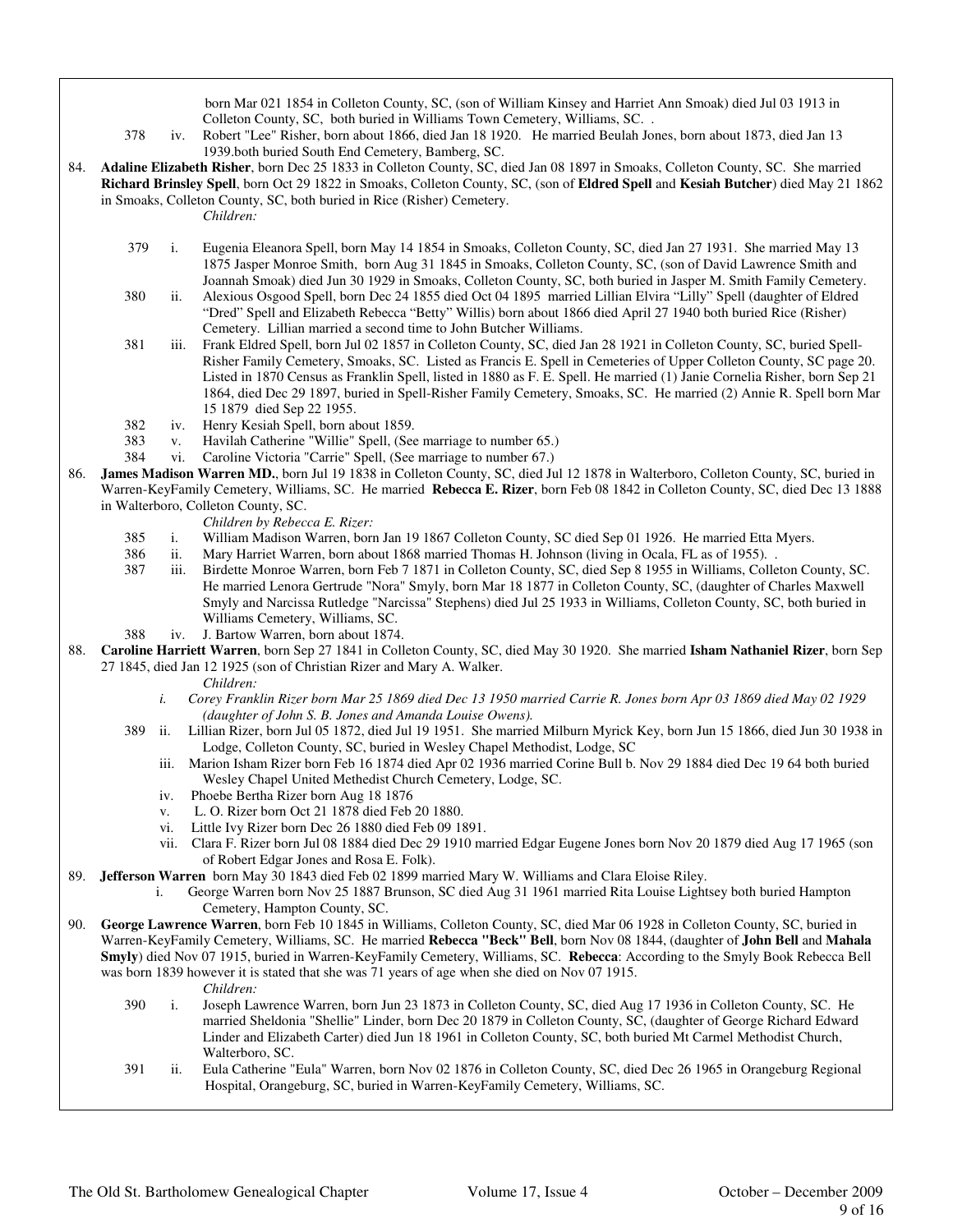- 392 iii. Thomas Jefferson Warren, born Aug 09 1878, died Oct 30 1961. He married Dec 30 1919 Carrie Williams, born Dec 10 1891, (daughter of Joseph Risher Williams and Havilah Catherine "Willie" Spell) died Apr 02 1982.
- 91. **Amelia Ann Warren**, born Feb 27 1847 in Colleton County, SC, died Jun 14 1920, She married **Sidney Milton Key**, born Aug 29 1839, (son of **Thomas Key** and **Nancy Owens**) died Oct 27 1919, both buried in Warren-KeyFamily Cemetery, Williams, SC.
	- *Children:*
	- 393 i. Sidney Milton Key Jr, born Jan 01 1879, died Oct 15 1884, buried in Warren-KeyFamily Cemetery, Williams, SC.
	- ii. Warren Eve Key, born Mar 06 1881, died Feb 13 1967 in Walterboro, Colleton County, SC, buried He married Mar 17 1907 Ellen Nora "Nellie" Adams,, born Feb 05 1887 in Liverpool, England, (daughter of Alexander Adams and Elizabeth Ann Essery) died Nov 13 1972, both buried Live Oak Cemetery, Walterboro, SC.
- 97. **William Cornelius Williams**, born Jul 06 1858, died Aug 14 1927. He married **Martha Malatha Beasley**, born Jan 13 1857, (daughter of **Daniel Beasley** and **Elizabeth Hall**) died Nov 19 1919.
	- *Children:*
	- 395 i. Charles Cornelius Williams, born Feb 17 1877. He married Minnie J. Thomas.
	- 396 ii. Henry English Williams, born Feb 22 1878. He married Lou Piney Taylor.
	- 397 iii. Daniel Wesley Williams, born Sep 26 1881.
	- 398 iv. Susan Eugenia Elizabeth Williams, born Feb 27 1884. She married Arley A. Douglas.
	- 399 v. James Gordon Williams, born Oct 27 1886. He married Georgia Ann Stalnake.
	- 400 vi. George David Williams, born Dec 06 1888. He married Alma Raulerson.
	- 401 vii. Mary Leona Williams, born Jul 23 1891. She married William Henry Nettle.<br>402 viii. Olla Rebecca Williams, born Sen 13 1895. She married Jun 27 1915 Willie W
	- 402 viii. Olla Rebecca Williams, born Sep 13 1895. She married Jun 27 1915 Willie Winford Duren, married.<br>403 ix. William Abraham Williams, born Nov 10 1899. He married Eva Estelle Robinson.
	- ix. William Abraham Williams, born Nov 10 1899. He married Eva Estelle Robinson.
- 101. **Eugene Hamilton Williams**, MD born Jun 04 1858 in Colleton County, SC, died Mar 31 1903 in Cottageville, Colleton County, SC. He married Nov 03 1881 (1) **Margaret Moody Skinner**, born Oct 14 1859 , died Feb 22 1886, buried in Cottageville Cemetery, Cottageville, SC. He married Apr 04 1888 (2) **Alice Felder**, born about Sep 02 1868 died Jan 26 1919 buried Live Oak Cemetery, Walterboro, SC.
	-
	- *Children by Margaret Moody Skinner:* 404 i. Genevieve Sheridan Williams, born Sep 04 1883, died May 02 1885, buried in Cottageville Cemetery, Cottageville, SC.
	- 405 ii. Eugene Mood Williams, born Feb 22 1886. He married Apr 11 1911 Jennie Addison, div. born Feb 18 1888 in Colleton County, SC, (daughter of Frank Addison and Annie Jacques) died Apr 26 1978 in Colleton Regional Hospital, Walterboro, SC, buried Cottageville Cemetery, Cottageville, SC. *Children by Alice Felder:*
	- 406 iii. Lucy K. Williams born Apr 13 1892 died Dec 23 1913 . She married Jun 06 1912 Cozart Binns.
	- 407 iv. Ernest Hart Williams born Oct 21 1896 died Jun 18 1930 buried Live Oak Cemetery, Walterboro, SC.
	- 408 v. Eva Clare Williams, born Aug 20 1890 in Elloree, Orangeburg County, SC, died Sep 26 1959 in Walterboro, Colleton County, SC. She married Thomas Screven Doar, born Sep 11 1878 in Charleston, SC, (son of David Doar and Harriett Gadsden) died Aug 05 1951 in Colleton County, SC, both buried Live Oak Cemetery, Walterboro, SC.
	- 409 vi. Emmett Hamilton Williams, born Sep 01 1894 in Walterboro, Colleton County, SC, died Jun 02 1895 buried Live Oak Cemetery, Walterboro, SC.
	- 410 vii. Pauline Williams, born Oct 26 1900 in Colleton County, SC, died Mar 03 1979 in Walterboro, Colleton County, SC, She married Jun 05 1923 Charles Allister Witsell, born Dec 25 1899 in Walterboro, Colleton County, SC, (son of Charles Witsell and Emmie C. Jones) died Feb 27 1975 in Walterboro, Colleton County, SC. Both are buried in Live Oak Cemetery, Walterboro, SC.
	- 411 viii. Asbury English Williams, born Dec 19 1902 in Walterboro, Colleton County, SC, died Mar 10 1949 married Mayme Link born Aug 17 1910 died Dec 12 1939, both buried Live Oak Cemetery, Walterboro, SC.

#### 102. **Asbury Hilliard Williams** born Mar 07 1859 died Nov 18 1918 Lake City, Florence County, SC married Harriett Viola Fulmore Children:

- i. Ashton Williams born Apr of 1891 Lake City, SC.
- ii. Dolph Williams born about 1894 Lake City, SC
- iii. Hubert Williams born Mar of 1898 Lake City, SC
- iv. James Williams born Nov of 1893 Lake City, SC
- v. Leone Williams born about 1901 Lake City, SC
- vi. Alice Ruth Williams born Nov of 1888 Lake City, SC
- 
- vii English Randolph Williams born Aug 17 1904 Lake City, SC died Jul 16 1946 Lake City, SC.
- 103. **Elizabeth Ellen Williams**, born Jan 28 1861 in Cottageville, Colleton County, SC, died Feb 03 1900, She married Dec 18 1883 **Burwell Riddick Smith**, born Sep 12 1857 in Virginia, died Jul 15 1929, both buried in Williams Cemetery, Cottageville, SC.
	- *Children:*
	- 412 i. Eva E. Smith, born Sep 23 1884 in South Carolina.
	- 413 ii. S. Clara Smith, born Sep 25 1885 in South Carolina.
	- 414 iii. Newton Rosser Smith Sr, born Sep 21 1891 in Cottageville, Colleton County, SC, died Dec 27 1959 in Orangeburg, SC, He married Marie McAlhany, born Sep 05 1895, (daughter of Marion Connor McAlhany and Maggie Simmons McAlhany) died Mar 11 1978, both buried in Memorial Park Cemetery, Orangeburg, SC.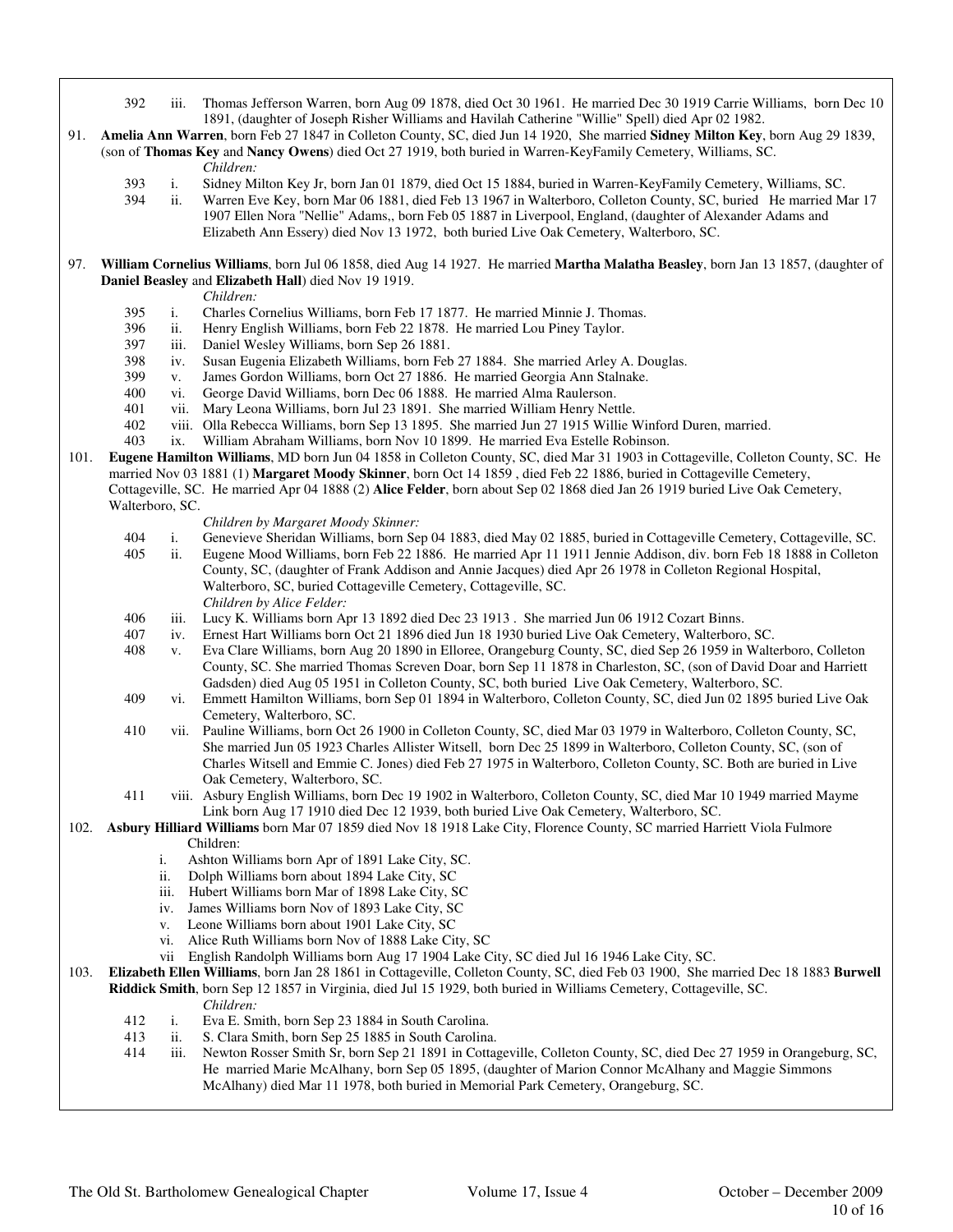- 415 iv. Harold William Smith, born Mar 21 1894 in Cottageville, Colleton County, SC, died Jun 27 1973 in St Francis Hospital, Charleston, SC, buried Williams Cemetery, Cottageville, SC. He married Vallie Ann Eberhardt born Nov 15 1906 died De 26 1979.. 416 v. Burwell Riddick Smith Jr, born Dec of 1895 died Jan 22 1982. He married Jun 26 1929 Mildred Witt. 104. **Mary Havilah Williams**, born Mar 30 1866 in Colleton County, SC, died Sep 29 1940 in Cottageville, Colleton County, SC, She married about 1901 **Burwell Riddick Smith**, born Sep 12 1857 in Virginia, died Jul 15 1929, both buried in Williams Cemetery, Cottageville, SC. *Children:* 417 i. Eugene Kirk Smith, born Mar 21 1903 died Oct 30 1984 buried Williams Cemetery, Cottageville, SC. 105. **Annie Jane Williams**, born Sep 09 1867, died Sep 26 1926, She married Dec 30 1894 **Preston Brooks Ackerman**, born Oct 27 1872 in Colleton County, SC, (son of **James A. Ackerman** and **Mary Ellen or Elizabeth Willis**) died Jul 05 1948 in Colleton County Hospital, Walterboro, SC, both buried Williams Cemetery, Cottageville, SC. *Children:* 418 i. Wendell E. Ackerman., born Oct 10 1848 died Dec 25 1958. 419 ii. Marcus Owens Ackerman, born May 08 1899 died Oct 06 1941. iii. Abraham Everett Ackerman born Apr 14 1902 died Dec 21 1952 buried Williams Cemetery, Cottageville, SC. 109. **Sarah Caroline Williams**, born Jan 24 1844, died Jul 16 1914, She married Dec 24 1861 **Garland Meredith Yancey**, born Oct 12 1836 in Louisanna, education Attended University of North Carolina and Wofford College, died Mar 30 1903, both buried in Greenwood Cemetery, Orlando, Fl, military Served 4th South Carolina Regiment during the War Between the States. *Children:*<br>420 *i.* Garland N i. Garland M. Yancey, born Oct 15 1865 in North Carolina, died Dec 15 1895, buried in Greenwood Cemetery, Orlando, Fl. 421 ii. Paul Williams Yancey, born Mar 10 1869, died Jan 23 1944, buried in Andersonville National Cemetery in Georgia.. 422 iii. Thomas Allen Yancey, born about 1871, died Aug 21 1915, buried in Greenwood Cemetery, Orlando, Fl.<br>423 iv. Sarah Caroline Williams Yancey, born about 1873, died about 1957, buried in Greenwood Cemetery, Orla 423 iv. Sarah Caroline Williams Yancey, born about 1873, died about 1957, buried in Greenwood Cemetery, Orlando, Fl. v. Eliza Yancey, born Apr 10 1880, died Oct 31 1901, buried in Greenwood Cemetery, Orlando, Fl. 115. **Eliza Pauline "Polly" Stokes**, born Mar 08 1856, died Feb 27 1935. She married Jun 21 1881 in Union County, SC **James Dawkins Connor, MD**, born Aug 23 1849 in Union County, SC, died Dec 31 1928. buried in Stokes-Connor-Williams Cemetery. *Children:* 425 i. Susan Virginia Connor, born Jul 31 1882, died Oct 08 1960, buried in Stokes-Connor-Williams Cemetery. 426 ii. Annie Lulie Connor, born May 03 1884, died Apr 06 1969, buried in Stokes-Connor-Williams Cemetery.<br>427 iii. James Dawkins Connor Jr. born May 25 1886, died Jun 19 1904, buried in Stokes-Connor-Williams Ceme iii. James Dawkins Connor Jr, born May 25 1886, died Jun 19 1904, buried in Stokes-Connor-Williams Cemetery. 428 iv. Ernest Osgood Connor, born Oct 21 1887, died Jul 31 1944. He married Dec 26 1919 Ruth Eliza Risher, born Jul 22 1895, (daughter of Jefferson Davis Risher and Ada Anna Hill) died Nov 02 1985, buried in Stokes-Connor-Williams Cemetery. 429 v. Spencer Morgan Connor, born Sep 23 1889 in Colleton County, SC, died Jan 21 1972 in Asheville, NC, He married Ruth Ackerman, born about 1888 in Cottageville, Colleton County, SC, (daughter of Robert Ackerman and Rebecca Sandifer) died Mar 12 1970 in Ashville, NC, both buried Cottageville Cemetery, Cottageville, SC. 430 vi. Jessie Stokes Connor, born Sep 09 1891, died Mar 21 1892, buried in Stokes-Connor-Williams Cemetery. 431 vii. Francis Marion Connor, born Feb 07 1893, died Apr 05 1953. He married (1) Clyde Doar. He married Aug 15 1936 (2) Elizabeth Alice Scott, born Dec 02 1905. 432 viii. Agnes Connor, born Apr 07 1895, died Apr 14 1983. She married William Drayton Bryant, born May 16 1892, died Nov 15 1966. 433 ix. William Stokes Connor, born about 1897. He married (1) Mary Caveny. He married (2) Pearl Smoak Platt. 116. **Annie Stokes**, born Jan 13 1858, died Dec 01 1932, buried in Stokes-Connor-Williams Cemetery. She married **David Benson Connor**, born Dec 05 1855, died Sep 25 1923, buried in Stokes-Connor-Williams Cemetery. *Children:* 434 i. Anna Connor. She married John H. Graves. 435 ii. Mamie P. Connor, born Nov 26 1880, died Jul 01 1908, buried in Stokes-Connor-Williams Cemetery. 436 iii. Cora Connor. She married Glen McCollough.<br>437 iv. David Connor, died young. 437 iv. David Connor, died young.<br>438 v. Peter Stokes Connor, born / v. Peter Stokes Connor, born Aug 31 1885, died Jul 22 1942. He married Margaret Lipscomb. 439 vi. Jennie Stokes Connor. She married Mar 02 1916 Harry Ogier Withington. 440 vii. Jessie Connor. She married George Prince. 441 viii. Marion Connor. She married Eugene Gray.<br>442 ix. Thomas Barksdale Connor. He married Em ix. Thomas Barksdale Connor. He married Emily Grace Risher, (daughter of William Benjamin Risher Jr and Harriet Ann Elizabeth "Annie" Ackerman). 124. **Harriet Axeth Howard**, born May 05 1842 in Mobile, Mobile County, AL, died Dec 15 1920. She married Dec 03 1859 in Mobile County, AL **Thomas Ivey Brannan**, born Feb 14 1832 in Mobile County, AL, (son of **William Brannan** and **Anna Malone**) died May
	- 15 1899 in Mobile County, AL.
		- *Children:*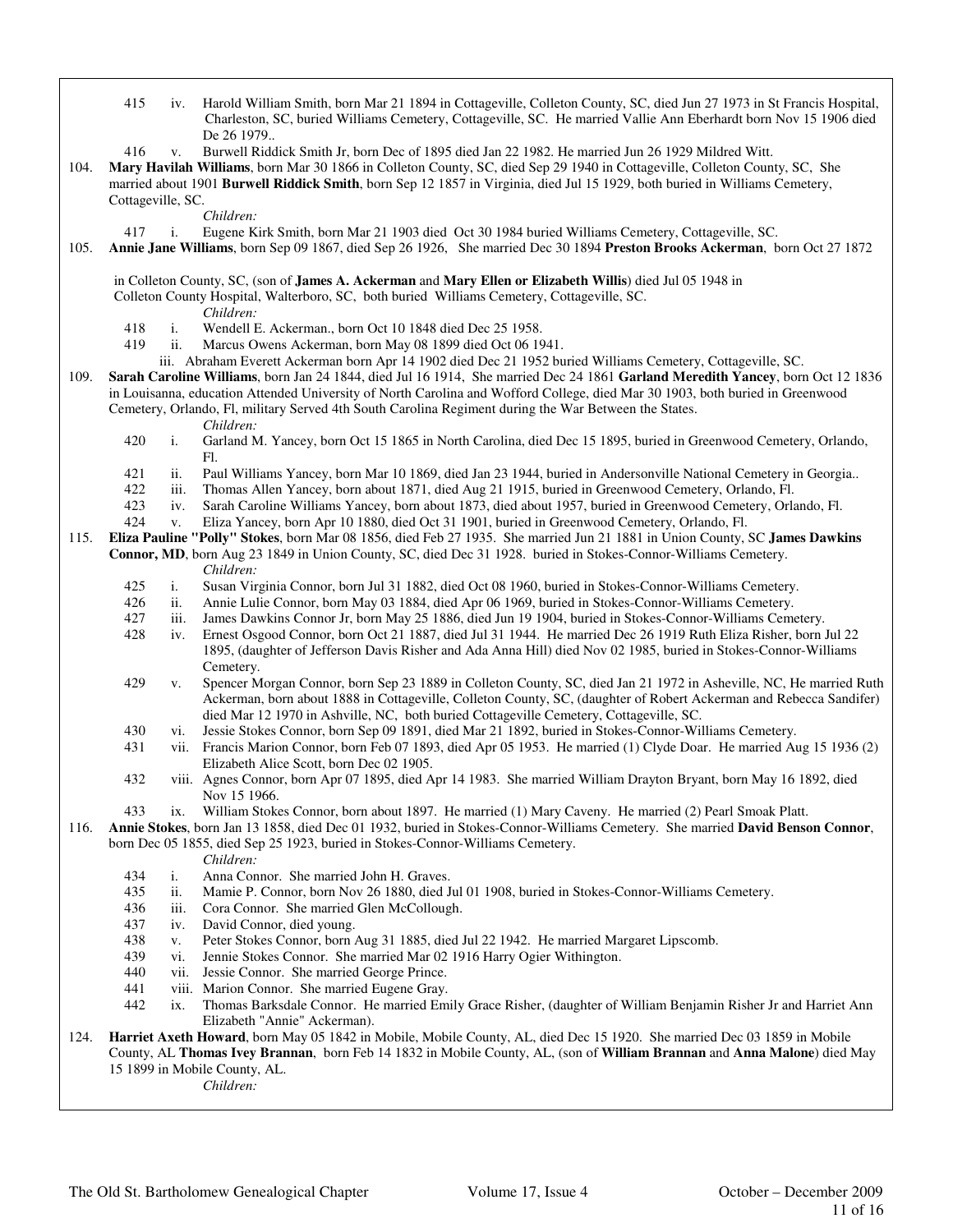Candace Teresa Chadick, born Feb 20 1865 in Alabama, (daughter of Isaac Martin Chadwick and Virginia Jane Raley) died Nov 03 1955 in Citronelle, Mobile County, AL. 444 ii. William H. Brannan, born Mar 12 1865 in Alabama, died Sep 07 1942 in Mobile County, AL. 445 iii. Annie Adaline Brannan, born Mar of 1867 in Alabama. 446 iv. Margaret E. Brannan, born Jul 07 1869, died Feb 05 1937.<br>447 v. Ernestine Brannan, born about 1869 in Alabama. 447 v. Ernestine Brannan, born about 1869 in Alabama. vi. Matilda Brannan, born about 1876 in Alabama. 130. **James Frank Howard**, born May 14 1859 in Mobile, Al, died about 1938 in Perry County, AL. He married about 1881 **Nancy Turner**, born about 1857 in Greene County, Miss., (daughter of **John Turner** and **Lucretia Unknown**). *Children:* 449 i. John Emanuel Howard, born Dec 03 1885 in Citronelle, Mobile County, AL, died Feb 15 1963 in Perry County, Miss. He married Dec 22 1907 in Perry County, Miss to Sarah Jane Mixon, born Nov 14 1888 in New Augusta, Perry County, Miss, died Feb 02 1948 in Perry County, Miss. 450 ii. Joseph Howard, born Nov 29 1886 in Citronelle, Mobile County, AL, died Jun 08 1975 in Perry County, Miss. He married May 14 1905 in Perry County, Miss, Maude Pearl Mixon, born May 27 1887 in New Augusta, Perry County, Miss, died Jul 27 1967 in Perry County, Miss. 451 iii. Lucretia Howard, born Nov 04 1887 in Citronelle, Mobile County, AL, died about 1978 in Perry County, Miss. She married Mount Vance, born about 1883 in Mississi[ppi, died Jul 15 1954 in Mobile, Al. 452 iv. Sallie Howard, born Aug 21 1890 in Citronelle, Mobile County, AL, died Nov 30 1982 in Perry County, Miss. She married Jan 08 1910 in Perry County, Miss, Nade W. Tingle, born Aug 20 1875 in Mississippi, died Dec 26 1944 in Mississippi. 453 v. James Frank Howard, born Mar 07 1892 in Citronelle, Mobile County, AL, died Mar 02 1960 in Perry County, Miss. He married Apr 16 1915 in Perry County, Miss Ida Nora Ellis, born Apr 25 1895 in Mississippi, died Feb 03 1943 in Perry County, Miss. 454 vi. Fannie Howard, born Feb of 1893 in Citronelle, Mobile County, AL, died about 1933 in New Augusta, Perry County, Miss. She married May 01 1910 in Perry County, Miss, Charles H. McCardle, born about 1877 in Perry County, Miss, (son of Thomas McCardle and Frances Margaret McKeek). 455 vii. George Washington Howard, born Feb 16 1895 in Citronelle, Mobile County, AL, died Jan of 1967 in Winter Haven, Florida. He married Ohree Morgan, born May 17 1898, died Nov 01 1922. 456 viii. Emma Aneline Howard, born about 1896 in Citronelle, Mobile County, AL, died Dec of 1929 in Perry County, Miss. She married Jan 16 1915 in Perry County, Miss Oliver Monroe Anderson, born Oct 25 1892 in Mississippi, died Jan 13 1950 in Perry County, Miss. 457 ix. David Gadie Howard, born Feb 28 1900 in Jones County, Miss, died Apr of 1982 in Mobile, Al. He married Jan 22 1921 in Mississippi Mattie Burzell Davis, born Apr 17 1901 in Hazelhurst, MS, died Jan 13 1976 in Metairie, LA. 134. **Mary A. S. Prine**, born Mar 14 1849 in Wayne County, Miss, died Mar 17 1930 in Washington County, AL. She married **John Turner**, born Sep 03 1845 in Mississippi, (son of **John Turner** and **Gracy Lucretia Unknown**). *Children:* 458 i. Margaret Lula Turner, born Jul 02 1873 in Alabama, died Jun 06 1935 in Sweetwater, Greene County, Miss. She married about 1897 John David Turner, born Dec 28 1869 in Mississippi, (son of William J. Turner and Margaret Brewer) died Nov 06 1935 in Sweetwater, Greene County, Miss. 459 ii. Hugh Turner, born Jun 26 1876 in Alabama, died Mar 12 1955 in Perry County, Miss. 460 iii. Theodore Turner, born Jan 20 1878 in Alabama, died Mar 24 1942 in Washington County, AL. 461 iv. Charlie H. Turner, born Jan 19 1882, died Oct 14 1957 in Washington County, AL. 462 v. James T. Turner, born Feb 02 1885 in Alabama, died Apr 05 1954 in Washington County, AL. vi. Sally E. Turner, born Feb of 1887, died about 1956 in Washington County, AL. She married Marion A. Unknown. 464 vii. Boyd Milton Turner, born Apr 04 1889, died Jul 04 1952 in Washington County, AL. 465 viii. George W. Turner, born Oct 12 1869, died Jan 07 1919 in Washington County, AL. 136. **John Albert Prine**, born Nov 26 1854 in Mississippi, died Aug 22 1928 in Washington County, AL. He married **Margaret Turner**, born May 06 1853 in Mississippi, died Jul 26 1933 in Washington County, AL. *Children:* 466 i. John Cecil Prine, born about 1876. He married Iva Nora Byrd. 138. **Andrew Leonard Prine**, born about 1855 in Mississippi, died about 1935. He married **Eudie Villa Odom**, born Apr 30 1851, (daughter of **Robert Odom** and **Emily Ann Milstead**) died May 27 1953. *Children:* 467 i. Lillian Maude Prine, born Aug 12 1880, died Aug 05 1970 in Deer Park, Washington County, AL. She married Curtis Wayne Wood, born May 03 1883 in Illinois, died May 16 1963. 143. **John M. Prine**, born Apr of 1848 in Mississippi. He married **Mary Nancy Griffin**, born about 1852 in Mississippi. *Children:*<br>468 i. John Emo i. John Emory Prine, born Sep 25 1876 in Greene County, Miss., died Jun 08 1930 in Louisiana. He married Dec 27 1900 in Richton, Perry County, Miss. Clara Corrine Manasco, born Jul 04 1878 in Richton, Miss, (daughter of Andrew

443 i. Thomas Ivey Brannan, born Nov 15 1863 in Alabama, died Jul 18 1924. He married Sep 03 1885 in Mobile County, AL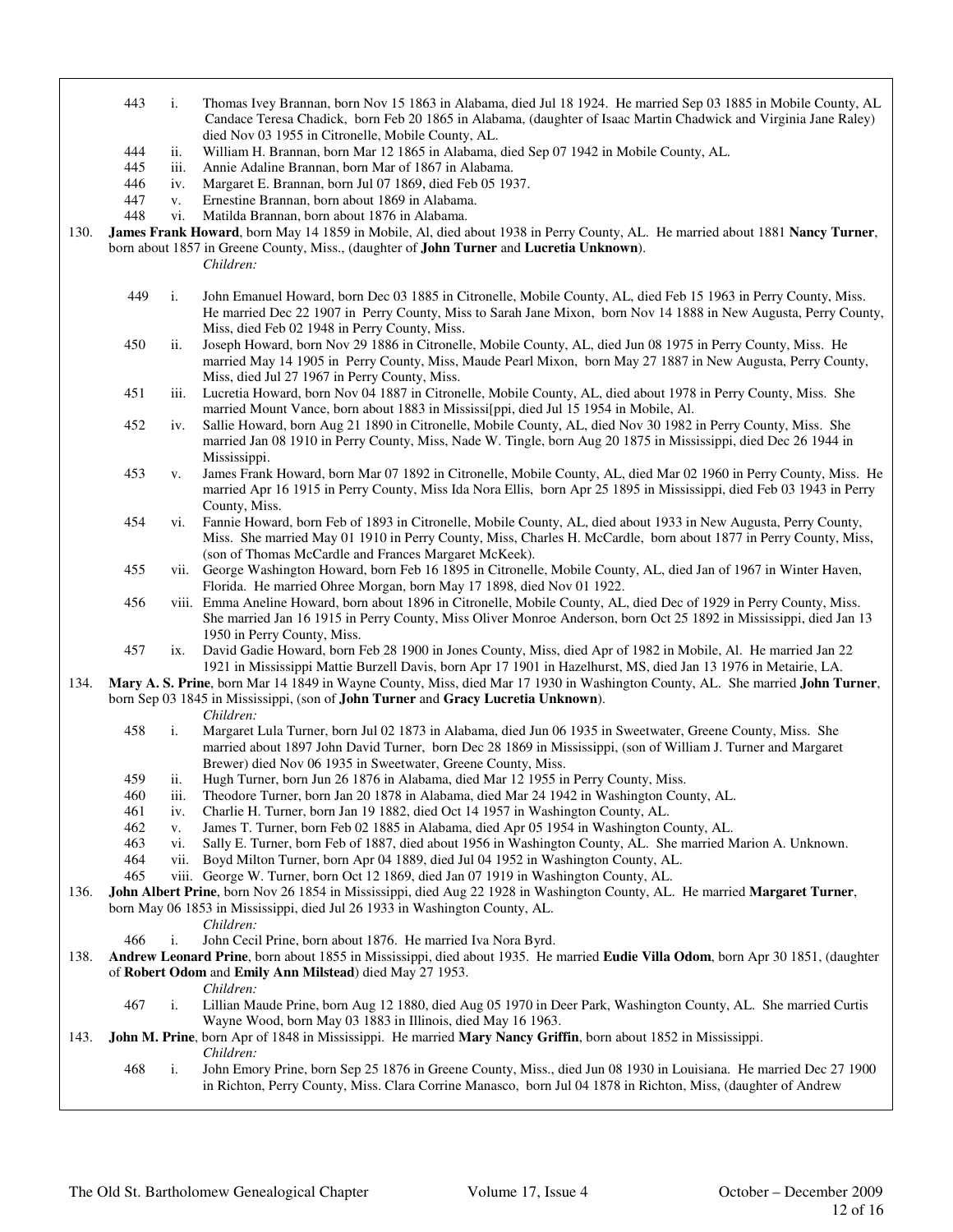Jackson Menasco and Matilda Caroline Saxon).

146. **Harriet Adaline Prine**, born Nov 09 1854 in Stateline, Greene County, Miss, died Oct 09 1913 in Greene County, Miss. She married Jun 20 1871 in Stateline, Greene County, Miss to **Thomas White**, born Apr 01 1852 in Stateline, Greene County, Miss, (son of **Thomas White** and **Elizabeth Hood**) died Dec 12 1921 in Mobile, Mobile County, AL.

*Children:*

- 469 i. Thomas M. L. White, born Feb 11 1872, died Dec 22 1970.<br>470 ii. Ennis E. White, born Mar 31 1872 in Stateline, Greene Cour
- ii. Ennis E. White, born Mar 31 1872 in Stateline, Greene County, Miss, died Aug of 1941. He married Callie L. Dixon, born Jun of 1873, (daughter of Bengemon Dixon and Amy Birch).
- 471 iii. David Columbus "Dave" White, born Sep 19 1874, died Jul 15 1950 in McLain, Greene County, Miss.
- 472 iv. Charles Marion White, born May 13 1879, died Jul 06 1955.<br>473 v. Annie Elizabeth White, born Feb 07 1885.
- 473 v. Annie Elizabeth White, born Feb 07 1885.<br>474 vi. George Gordon White, born Jun 25 1887 in
- vi. George Gordon White, born Jun 25 1887 in Stateline, Greene County, Miss, died Nov 04 1961. He married

 May 11 1910 Minnie Anna Ballard, born Feb 06 1892 in Darburn, Pike County, Miss, (daughter of William W. Ballard and Donna Anna Gartman).

- 475 vii. James White, born Jun 11 1889, died Dec 13 1948.<br>476 viii. Oscar White, born Dec 12 1891, died May 14 1918
- viii. Oscar White, born Dec 12 1891, died May 14 1918.
- 477 ix. Ola R. White, born Feb 07 1894.
- 478 x. John Earl White, born Apr 06 1896.
- 147. **Elizabeth C. Prine**, born Jan 14 1856 in Stateline, Greene County, Miss, died Mar 19 1938 in Greene County, Miss. She married Jun 20 1877 to **Joseph B. Griffin**, born Mar 17 1853 in Alabama, (son of **Isaiah Griffin** and **Nancy Lankford**) died Apr 26 1927 in Greene County, Miss.

*Children:*

- 479 i. Robert L. Griffin, born Mar of 1888. He married Lillian Heathcock, born about 1921, (daughter of William C. Heathcock and Ruth Douglas).
- 151. **William Frank Dunnam**, born Mar 16 1850. He married Jan 15 1879 in Greene County, Miss to **Jehisia Biggs**, born Jan 15 1847, died May 05 1916 in Sand Hill County, Miss.
	- *Children:*
	- 480 i. Wiley Isaiah Dunnam, born Jul 03 1886 in Mississippi, died Feb of 1973 in Mississippi. He married Feb 27 1913 in Greene County, Miss to Bertha Jane Brewer, born Sep of 1890, (daughter of John Layford Brewer and Laoraine Arvaline Pope) died Feb 15 1944.
- 152. **Rachel Catherine Dunnam**, born Sep of 1869 in Richton, Miss. She married Jan 10 1888 in Washington County, Al to **William Lee Patrick**, born Jul 09 1867 in St Stephens, Washington County, Miss, (son of **Wyatt Patrick** and **Margaret E. Williams**) died about 1904.

- *Children:*<br>481 *i.* Mary Fro: Mary Frozetta Patrick, born Oct of 1888 in Alabama. She married (1) Ed Dykes. She married (2) James Henry Loper.
- 482 ii. Lottie Rosetta Patrick, born Jan 20 1895 in Mississippi, died May 01 1970 in Bartow, Washington County, AL. She married Daniel Grimes, born Jul 12 1892 in Alabama, (son of George Grimes and Mary Elizabeth Taylor) died Mar 04 1971 in Millry, Washington County, AL.
- 483 iii. John Andrew Patrick.
- 153. **Robert Thomas Dunnam**, born Sep of 1853 in Greene County, Miss., died about 1937 in Oakdale, LA. He married about 1874 in Perry, Miss. to **Sarah Louise Jones**, born about 1853 in Perry, Miss, (daughter of **Sirus Hezekiah Jones** and **Maria Pharr**) died about 1929 in Allen, Oakdale County, LA.

- *Children:*<br>484 i Charles F i. Charles F. Dunnam, born Aug 17 1884, died about 1921 in LA. He married Aug 21 1904 Annie Priscilla Jones, born Dec 18 1885 in Chatom, Washington County, AL, (daughter of William Preston Jones and Irene A. Howard) died Dec 05 1921 in Avera, Miss.
- 154. **Charles Francis Prine**, born Oct of 1853 in Marion County, Miss., died May 05 1953 in Shreveport, Caddo County, La. He married Dec 31 1879 in Marion County, Miss. To **Margaret L. Robbins.**,
	-
	- *Children:*<br>485 *i.* Octcus Pr 485 i. Octcus Prine.<br>486 ii. Sarah Prine.
	- ii. Sarah Prine.
	- 487 iii. Louise A. Prine, died about 1900.
	- 488 iv. Mary Jane Prine, born Dec 05 1881, died in Mississippi.
	- 489 v. William Prine, born May 16 1883, died Apr 25 1965.
	- 490 vi. Hallie Prine, born Dec of 1887 in Lawrence Co, Miss, died in Mississippi.<br>491 vii. Ollie Z. Prine, born Oct of 1891 in Mississippi, died about 1970.
	- vii. Ollie Z. Prine, born Oct of 1891 in Mississippi, died about 1970.
	- 492 viii. Edgar Prine, born May 29 1892, died in Mississippi.
	- 493 ix. Aleys Prine, born Aug of 1896, died in Mississippi.
	- 494 x. Lula Maranda Prine, born Jan 09 1899 in Columbia, Marion County, Miss, died Apr 06 2000 in Monroe, Ouachita Parish, LA.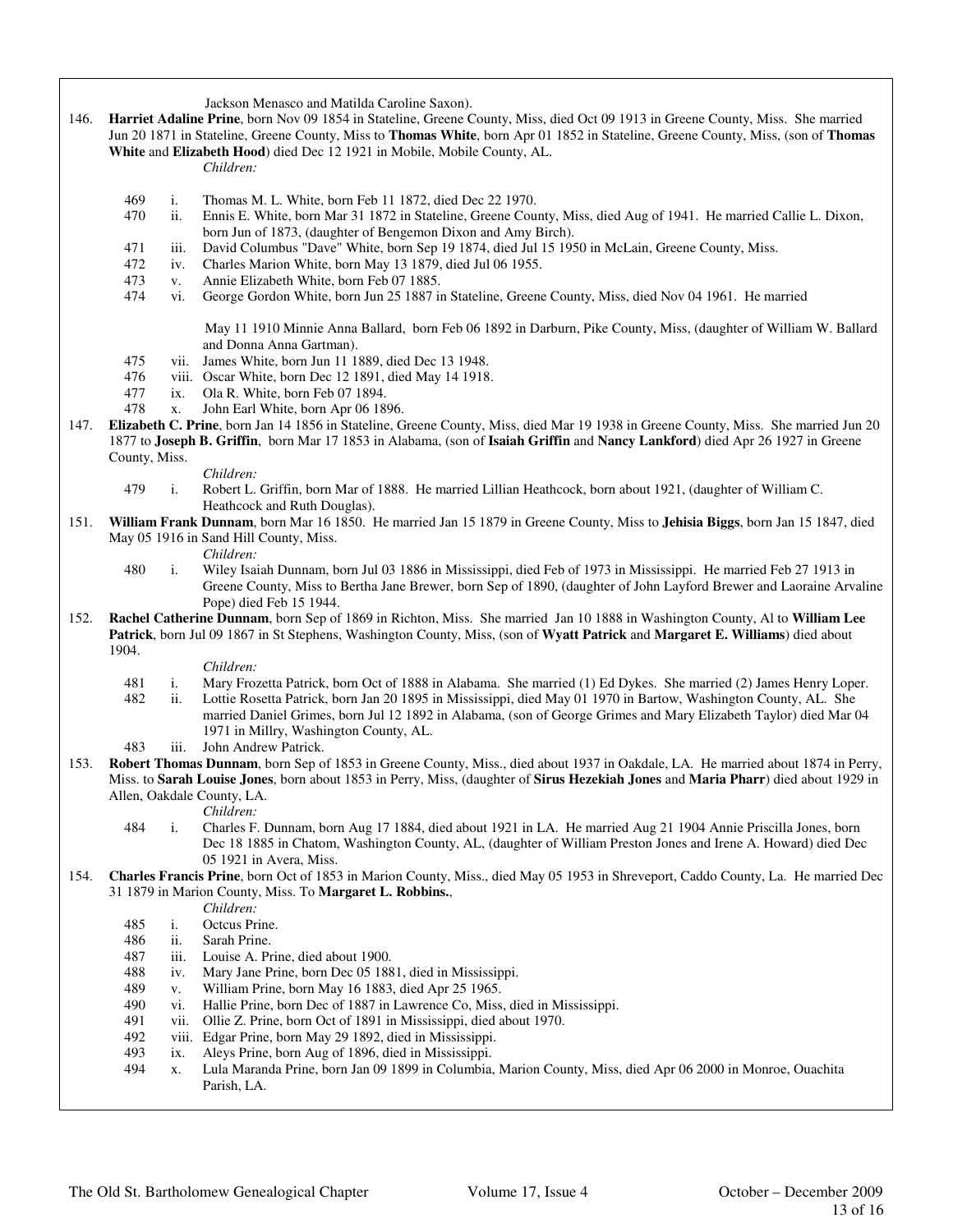- 495 xi. Houston Prine, born May 28 1902, died Mar of 1984 in Mississippi.
- 496 xii. Luther Prine, born Jul 04 1904 in Marion County, Miss., died Dec 19 1981 in Delhi, Richland, LA.
- 497 xiii. Estes Prine, born Mar 05 1907, died Aug 15 1973 in West Carroll Parish, LA. He married Bessie May Morris, born Sep 15 1905 in Catahoula Parish, LA, (daughter of Carvel F. Morris and Frances Louise Swaggart) died Mar of 1980 in Transylvania, East Carroll, LA.
- 498 xiv. Andrew Prine, born about 1909.
- 155. **Simon Franklin Prine**, born Jun 04 1855 in Jefferson Davis County, Ga, died Dec 25 1903 in Marion County, Miss. He married Jun 18 1877 in Marion County, Miss. to **Evaline Matilda Polk**, born Jun 25 1852 in Lamar County, Miss, (daughter of **Thomas Jefferson Polk** and **Minerva Jane Loftin**) died Jan 26 1934 in Marion County, Miss.
	-
	- *Children:*<br>499 *i.* Willis Jef 499 i. Willis Jefferson Prine, born Feb 18 1878.<br>500 ii. Louiza Jane Prine, born Nov 20 1879.
	- ii. Louiza Jane Prine, born Nov 20 1879.
	- 501 iii. Fleta Isabeth Prine, born Jul 23 1881.
	- 502 iv. Michael Prine, born Apr 02 1885 in Mississippi.
	- 503 v. Commadore Sullivan Prine, born Jul 02 1889 in Marion County, Miss., died Dec 07 1957 in Ponchatoula, Tangipahoa, LA. He married (1) Alice Mildred Childers, born Dec of 1889 in Marion County, Miss., (daughter of Thomas Childers and Emma Pace) died about 1926 in Shivers, Miss. He married (2) Myra Gates, born about 1907.
- 159. **Aletha Jane Prine**, born about 1862 in McLain, Greene County, Miss, died Feb 13 1932 in Mobile, Mobile County, AL. She married Apr 21 1889 to **Fleming Wilburn Cochran**, born Jan 17 1868 in Semmes, Mobile County, AL, (son of **Martin James Cochran** and **Nancy Hunt**).
	- *Children:*
	- 504 i. Aletha Cochran.
	-
	- 505 ii. James Franklin Cochran.<br>506 iii. Lottie Cochran.
	- 506 iii. Lottie Cochran.<br>507 iv. Wilburn Cochra
	- 507 iv. Wilburn Cochran.<br>508 v. Eliza E. Cochran. v. Eliza E. Cochran, born Jul 11 1892 in Alabama, died May 22 1944.
	- 509 vi. Ada Cochran, born about 1894 in Alabama.
	- 510 vii. Frank Cochran, born about 1896 in Alabama.
	- 511 viii. Robert Isaiah Cochran, born Dec 07 1900 in Mobile, Al, died Apr 16 1961 in Mobile, Al. He married (1) Mabel Lee Anderson. He married (2) Ethel Cannon. He married (3) Ruby Gay Dean.
	- 512 ix. Charles Andrew Cochran, born Dec 11 1905, died Jul 13 1945.
- 165. **Lottie Prine**, born Nov 27 1894 in Greene County, Miss., died Jan 30 1928 in Greene County, Miss. She married **Joe Cephas Manning**, born Oct 30 1889 in Mississippi, (son of **Martin V. Manning** and **Sophronia Walley**) died )ct 02 1973 in Mt Zion, Greene County, Miss.

#### *Children:*

- 513 i. Viola Manning, born in Richton, Miss, died in Hattiesburg, MS. She married Elgin Henderson.
- 514 ii. Homer Manning, born Oct 15 1913 in Mississippi, died Sep 05 1992 in Greene County, Miss. He married Lillian Grantham.
- 515 iii. Odie Mae Manning, born in Richton, Miss, died in Bogalusa, Washington, LA. She married Alvie Freeman, died in Bogalusa, LA.
- 516 iv. Everette Manning, born Feb 22 1917 in Richton, Miss, died in Bogalusa, LA. He married (1) Juanita Unknown. He married (2) Lucy Unknown. He married (3) Ruby Unknown.
- 517 v. Yancy Daniel "YD" Manning, born Jul 15 1920 in Richton, Miss, died in Bogalusa, LA.
- 518 vi. Verna Mae Manning, born Aug 15 1922 in Richton, Miss, died Mar 05 1993 in Bogalusa, LA. She married Houston Freeman, born Feb 23 1913 in Sandyhook, Miss, (son of Daniel W. Freeman and Effie Woodward) died Dec 15 1989 in Bogalusa, LA.
- 519 vii. Corine Manning, born Apr 09 19-- in Richton, Miss, died Apr of 19-- in Sandy Hook, Miss. She married Clarence Freeman.
- 170. **William Marion Prine**, born Sep 07 1858 in Jones County, MS, died Jan 12 1940 in Simpson Co, Miss. He married Oct 25 1879 in Simpson County, Miss. to **Chilebert Anveronia Collier**, born Sep 28 1853 in Leake County, Miss, (daughter of **John Samuel Collier** and **Eliza Alloy Dukes**) died Jan 12 1940 in Mississippi.

*Children:*

- 520 i. Annie Lee Prine, born Mar 22 1894 in Weathersby, Simpson County, Miss, died Mar 07 1979 in Laurel, Jones County, Miss. She married about 1890 George Davis Ellzey, born May 10 1866 in Jones County, Miss, (son of John E. Ellzey and Altamira Cynthia Knight) died Feb 23 1955 in Jones County, Miss.
- 171. **Mary Elizabeth Prine**, born Jan 16 1863 in Mississippi, died Mar 04 1907 in Mississippi. She marriedOct 24 1881 in Simpson County, Miss. to **Irvin E. Everett**, born about 1863 in Puckett, Rankin County, Miss, (son of **Henry Jackson Everett** and **Elizabeth J. Bone**) died about 1934 in Rankin County, Miss.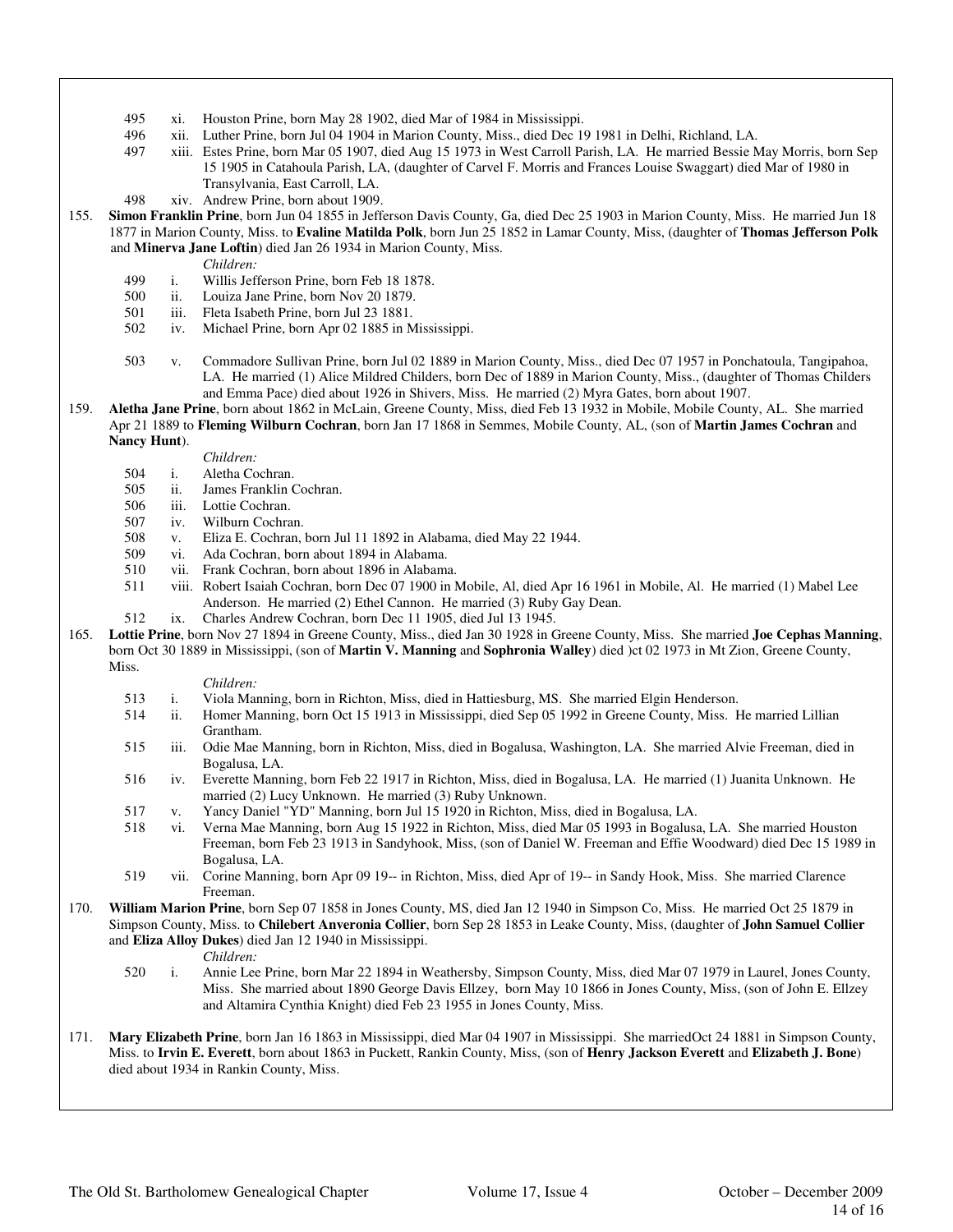- *Children:*<br>521 i. Mary Ella 521 i. Mary Ella Everett, born Mar 21 1886, died before 1990. She married Josiah Allen Chapman, born Mar 14 1874 in Mississippi, (son of Jeremiah D. Chapman and Laura Jane Clark) died Dec 11 1955.
- 172. **Josephine F. Prine**, born Apr 05 1864 in Mendenhall, Simpson County, Miss, died Nov 04 1948 in Pioneer, West Carroll, LA. She married Nov 04 1886 in Simpson County, Miss. to **James Rufus Finley**, born Dec 25 1858 in Mendenhall, Simpson County, Miss, (son of **Jeptha Fannin Finley** and **Elizabeth Billie (Graham) Layton**) died May 07 1925 in Simpson Co, Miss.
	- *Children:* 522 i. Fred Walter Finley.
	- 523 ii. George Finley, born about 1889 in Simpson Co, Miss, died about 1971 in Fresno, Fresno County, CA. He married Cora Pauline Southern, born about 1895 in Jackson Parish, LA, (daughter of John M. Southern and Rosaline Smith) died about 1963 in Fresno, Fresno County, CA.
- 189. **George W. DeLancey**, born about 1866 in Mississippi, died about 1920 in Mississippi. He married **Florence E. Bryant**, born Aug 02 1867 in Marion County, Miss., (daughter of **Quinn Garret Bryant** and **Mary Ann Connerly**) died Jan 08 1932 in Marion County, Miss.

- *Children:*<br>524 i. Rufus Ma i. Rufus Marion DeLancey, born about 1889, died about 1986.
- 525 ii. Ada DeLancey, born about 1895, died about 1982.
- 526 iii. Thomas W. DeLancey, born about 1896, died about 1970.
- 527 iv. Otto Lepo DeLancey, born about 1898, died about 1983.
- 528 v. Mary E. DeLancey, born about 1902.<br>529 vi. Roma Mars DeLancey, born about 19
- vi. Roma Mars DeLancey, born about 1903, died about 1997.
- 530 vii. Gaston C. DeLancey, born Nov 22 1906 in Carley Columbia, Marion County, Miss, died Feb 03 1980 in Columbia, Marion County, Miss. He married (1) Myrtis Breakfield, born Feb 26 1913 in Marion County, Miss., (daughter of Edward Breakfield and Annie Bourne) died Jun 09 1994 in Hattiesburg, MS. He married (2) Katherine S. Buckley, born about 1912, died about 1933. He married (3) Ida Bea Buckley, born about 1917, died about 1937. He married (4) Nellie Mae Buckley, born about 1919, died about 1985.

## **A PLEASANT REMINDER IT'S TIME TO RENEW YOUR MEMBERSHIP TO OLD ST. BARTHOLOMEW CHAPTER.**

| <b>OLD ST. BARTHOLOMEW CHAPTER</b><br><b>SOUTH CAROLINA GENEALOGICAL SOCIETY</b><br>2010<br><b>MEMBERSHIP APPLICATION RENEWAL FORM</b> |  |                                                                                                                                                                |  |  |  |
|----------------------------------------------------------------------------------------------------------------------------------------|--|----------------------------------------------------------------------------------------------------------------------------------------------------------------|--|--|--|
|                                                                                                                                        |  |                                                                                                                                                                |  |  |  |
|                                                                                                                                        |  |                                                                                                                                                                |  |  |  |
|                                                                                                                                        |  |                                                                                                                                                                |  |  |  |
| Type of Membership ____________\$20 Individual _____________\$25 Family __________________\$15 Associate                               |  |                                                                                                                                                                |  |  |  |
|                                                                                                                                        |  |                                                                                                                                                                |  |  |  |
| Are you currently a member of another chapter of the South Carolina Genealogical Society YES () NO ()                                  |  |                                                                                                                                                                |  |  |  |
|                                                                                                                                        |  |                                                                                                                                                                |  |  |  |
| <b>Donation</b>                                                                                                                        |  |                                                                                                                                                                |  |  |  |
| $\overline{\phantom{a}}$<br><b>Total</b>                                                                                               |  | Please mail application and check to:<br>Old St. Bartholomew Chapter, SCGS<br><b>Attn: Judy Ballard</b><br>104 Wade Hampton Ave.<br>Walterboro, SC. 29488-9261 |  |  |  |